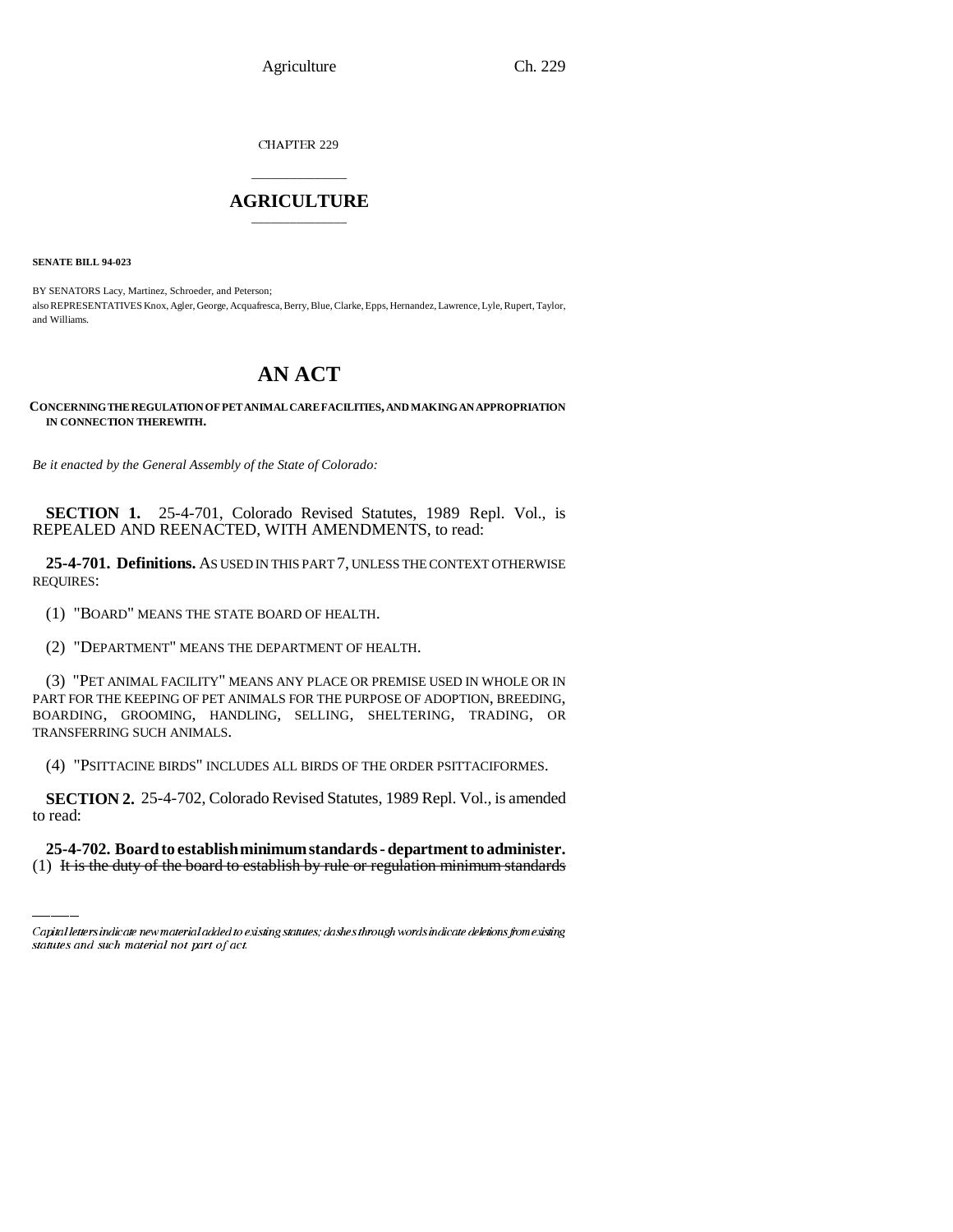of physical facility, sanitation, humane care, and method of operation that are, in the opinion of the board, necessary to carry out the provisions of this part 7. Such rules or regulations shall also set forth procedures to be followed by licensees as provided for in this part 7 in case of quarantine, shall provide for the keeping of records concerning transactions involving pet animals, and shall include provisions pertaining to the breeding and sale of psittacine birds that, in the opinion of the board, are necessary to prevent or minimize the danger of transmission of psittacosis to handlers and the general public and to other pet birds. THE BOARD MAY ESTABLISH RULES THAT ARE NECESSARY TO CARRY OUT THE PROVISIONS OF THIS PART 7. SUCH RULES SHALL SET FORTH PROCEDURES TO BE FOLLOWED BY PET ANIMAL FACILITIES IN THE EVENT OF AN OUTBREAK OF DISEASE OR QUARANTINE. SUCH RULES MAY INCLUDE PROVISIONS PERTAINING TO THE BREEDING AND SALE OF PSITTACINE BIRDS THAT ARE NECESSARY TO PREVENT OR MINIMIZE THE DANGER OF TRANSMISSION OF PSITTACOSIS TO HANDLERS, THE GENERAL PUBLIC, AND OTHER PET BIRDS.

(2) This part 7 shall be administered by the department; except that local health departments and animal control personnel may be authorized by the department to assist it in performing its powers and duties pursuant to this part 7.

(3) The board may appoint an administrative law judge to conduct any hearing required under section 25-4-711 or 25-4-712 in accordance with article 4 of title 24, C.R.S.

**SECTION 3.** 25-4-709, Colorado Revised Statutes, 1989 Repl. Vol., is amended to read:

**25-4-709. Quarantine.** If at any time it appears to the executive director of the department that any pet animal is, or was during its lifetime, infected with a disease dangerous to the public health, he IT may place an embargo on said pet animal and may trace, or cause to be traced, the whereabouts of said animal and determine the identity and whereabouts of any other animals which may have been in contact with, or exposed to such disease. If the executive director of the department determines that the interest of the public health requires, he IT may: Cause any place or premises licensed pursuant to this part 7 PET ANIMAL FACILITY to be quarantined for such time as the department determines to be necessary to protect the public health; prohibit the sale or importation into this state of such pet animals from such places or areas where such danger exists; and require the euthanasia and the proper disposal of said INFECTED animals.

**SECTION 4.** 25-4-710, Colorado Revised Statutes, 1989 Repl. Vol., is amended to read:

**25-4-710. Right of entry - inspections.** It is lawful for any employee of the department, any employee of any county or district health department or any other official authorized by the department, who may be charged by the executive director of the department with the duty of making inspections of premises licensed pursuant to this part 7, OR ANIMAL CONTROL AGENCY AUTHORIZED BY THE DEPARTMENT, OR ANY AUTHORIZED OFFICIAL OF THE UNITED STATES DEPARTMENT OF AGRICULTURE WHEN CONDUCTING AN OFFICIAL DISEASE INVESTIGATION OF A PET ANIMAL FACILITY to enter any such premises FACILITY and to inspect the same, and to inspect any records required to be kept by this part 7 or by the rules or regulations promulgated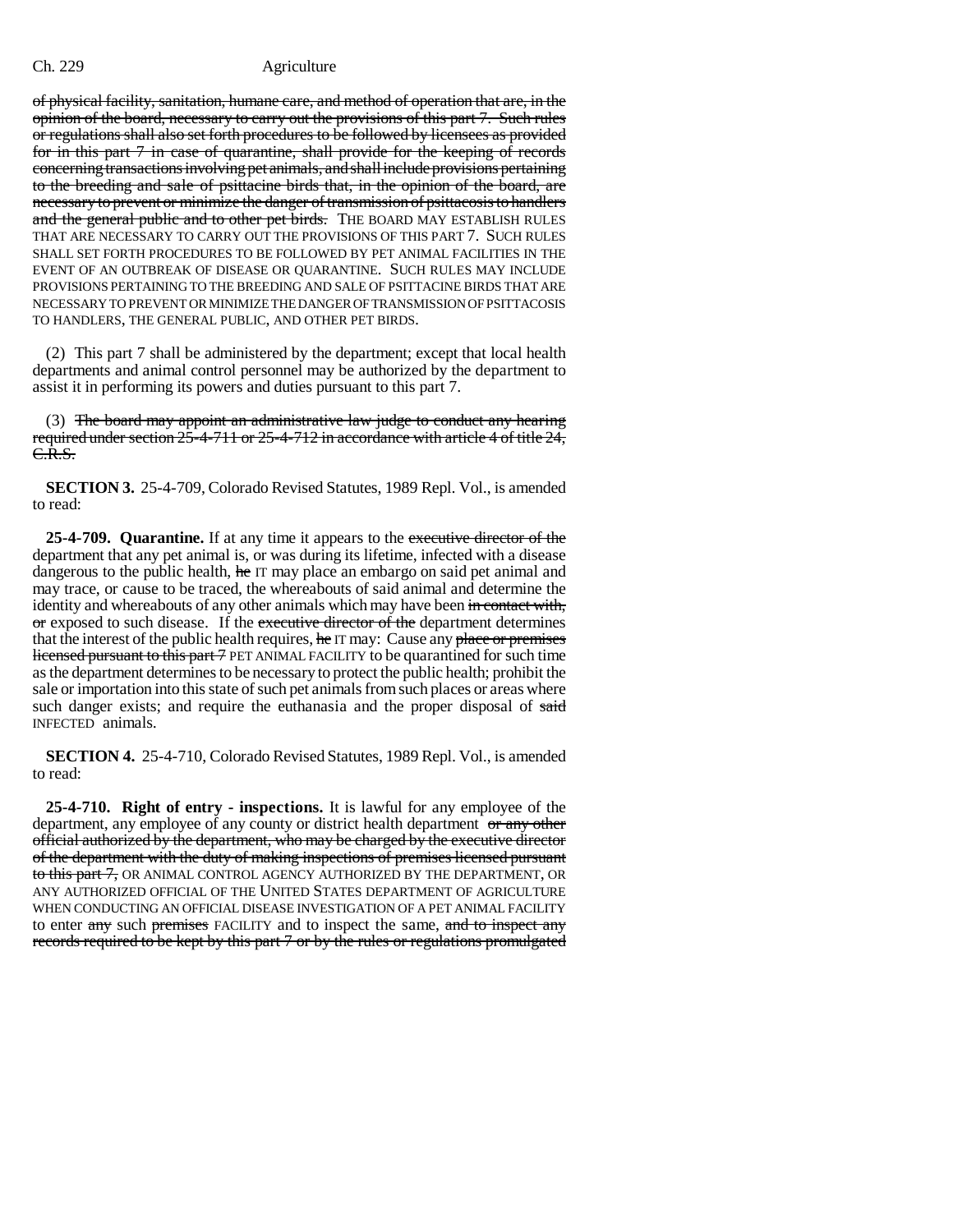pursuant thereto. ANY ANIMALS, OR ANY HEALTH OR TRANSACTION RECORDS RELATING TO THE INVESTIGATION.

**SECTION 5.** 25-4-712, Colorado Revised Statutes, 1989 Repl. Vol., is amended to read:

**25-4-712. Unlawful acts.** (1) It is unlawful for any person:

(a) To conduct any pet animal or psittacine bird dealership without having obtained a license therefor from the department and in accordance with the provisions of this part 7; TO MAKE A MATERIAL MISSTATEMENT OR PROVIDE FALSE INFORMATION TO THE DEPARTMENT DURING AN OFFICIAL DISEASE INVESTIGATION;

(b) To make a material misstatement in the application for a license or in the application for renewal thereof or to the department during an official investigation; TO VIOLATE A PROVISION OF THIS PART 7 OR A RULE PROMULGATED PURSUANT TO THIS PART 7;

(c) To violate any provision of this part 7 or any rule or regulation promulgated pursuant thereto; TO AID OR ABET ANOTHER IN A VIOLATION OF THIS PART 7 OR A RULE PROMULGATED PURSUANT TO THIS PART 7;

(d) To aid or abet another in any violation of this part 7 or of any rule or regulation promulgated pursuant thereto; TO REFUSE TO PERMIT ENTRY OR INSPECTION IN ACCORDANCE WITH SECTION 25-4-710.

(e) To allow a license issued pursuant to this part 7 to be used by an unlicensed person;

(f) To make any misrepresentation or false promise, through advertisements, employees, agents, or otherwise, in connection with the business operations licensed pursuant to this part 7 or for which an application for a license is pending;

(g)  $To sell any pet animal in, by, or from any pet animal dealership unless such$ dealership is licensed under this part 7;

(h) To refuse to permit entry or inspection in accordance with section  $25-4-710$ ;

(i) Whether or not licensed pursuant to this part 7, to sell, barter, exchange, or otherwise transfer, possess, import, or cause to be imported into this state any type of turtle with a length in carapace of less than four inches, any skunk, or any species of nonhuman primate; except that such prohibitions, with respect to nonhuman primates, shall not apply to a zoological park or a research institute recognized as such by the department, nor shall they apply to the keeping of a nonhuman primate as a household pet by any person who owned such primate on or before July 1, 1973;

(i) Licensed pursuant to this part 7, to sell, offer for sale, barter, exchange, or otherwise transfer any immature domestic fowl in lots of less than twenty-five as pets;

(k) Licensed pursuant to this part 7, to sell, offer for sale, barter, exchange, or otherwise transfer raccoons or other animal species of wildlife prohibited as pets by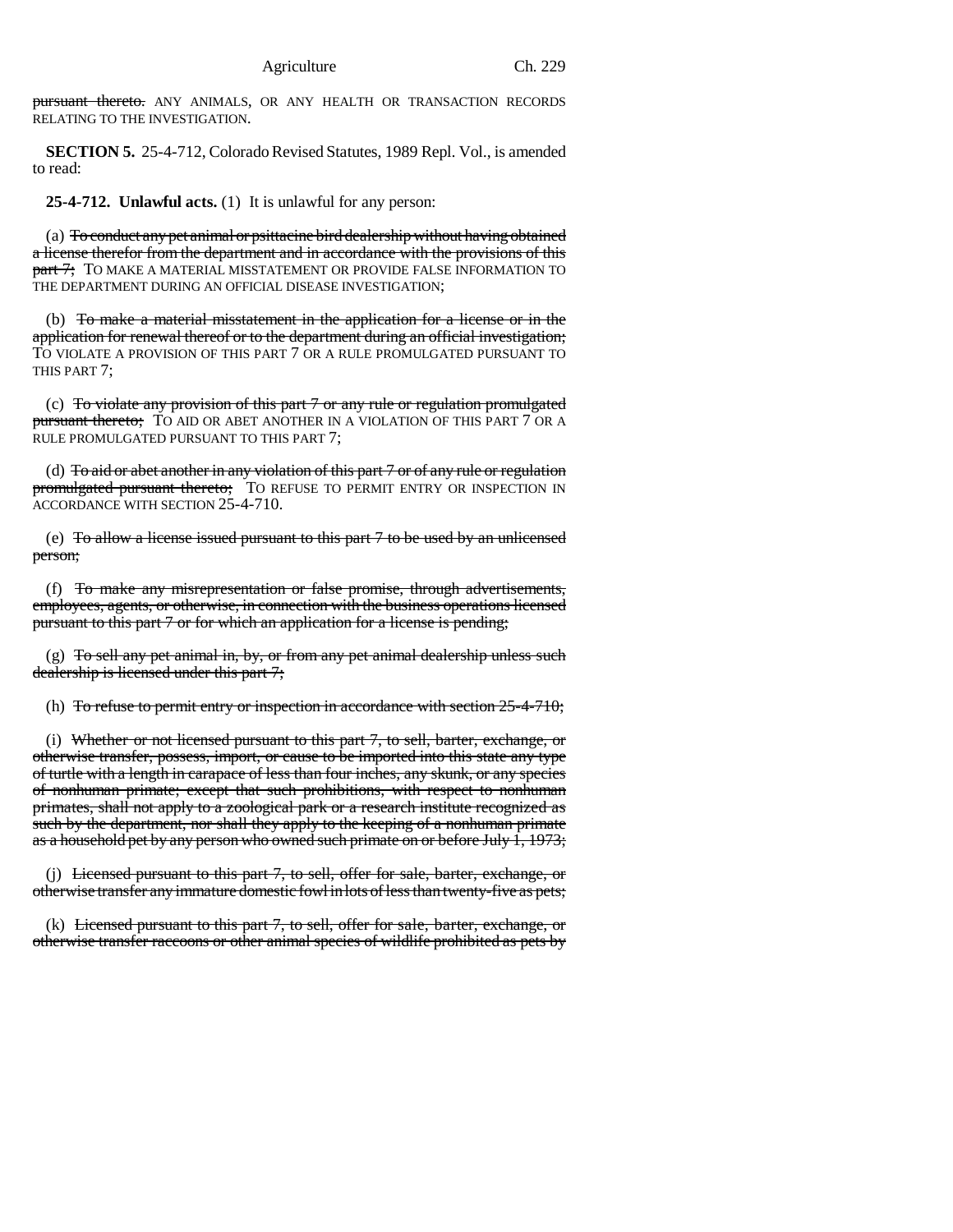the division of wildlife in the department of natural resources.

**SECTION 6.** 25-4-713, Colorado Revised Statutes, 1989 Repl. Vol., is amended to read:

**25-4-713. Penalty for violations - assessments.** (1) Any person who violates any of the provisions of this part 7 is guilty of a CLASS 2 misdemeanor and upon conviction thereof, shall be punished by a fine of not more than one thousand dollars, or by imprisonment in the county jail for not more than ninety days, or by both such fine and imprisonment AS PROVIDED IN SECTION 18-1-106, C.R.S.

(2) Any person who violates any of the provisions of this part 7 may be notified and penalized as follows:

(a) If an authorized inspector determines that a violation of this part 7 or a rule or regulation promulgated pursuant thereto has occurred, he may send written notice of such violation to the alleged violator. Such written notice shall specify the provision alleged to have been violated and the facts alleged to constitute the violation.

(b) Within thirty calendar days after such notice has been given, the department shall confer with the alleged violator to determine whether or not a violation occurred. The department shall provide the alleged violator an opportunity, at such conference, to submit data, views, and arguments concerning the alleged violation or the assessment of any penalty.

(c) If, after a conference, the department finds that a violation occurred, it shall assess a monetary penalty of not more than one thousand dollars, or issue a formal compliance order, or take both such actions.

**SECTION 7.** 25-4-715, Colorado Revised Statutes, 1989 Repl. Vol., as amended, is amended to read:

**25-4-715. Repeal of sections - review of functions.** Sections 25-4-703, 25-4-705, 25-4-706, 25-4-707 (1), 25-4-708, 25-4-710, AND 25-4-711 and 25-4-712 (1) (a), (1) (b), (1) (e), (1) (f), (1) (g), (1) (h), (1) (j), and (1) (k) are repealed, effective July 1, 1994. Prior to such repeal, the licensing functions of the department as set forth in this part 7 shall be reviewed as provided for in section 24-34-104, C.R.S.

**SECTION 8.** Title 35, Colorado Revised Statutes, 1984 Repl. Vol., as amended, is amended BY THE ADDITION OF A NEW ARTICLE to read: **ARTICLE 80 Pet Animal Care and Facilities Act**

**35-80-101. Short title.** THIS ARTICLE SHALL BE KNOWN AND MAY BE CITED AS THE "PET ANIMAL CARE AND FACILITIES ACT".

**35-80-102. Definitions.** AS USED IN THIS ARTICLE, UNLESS THE CONTEXT OTHERWISE REQUIRES:

(1) "BIRD HOBBY BREEDER FACILITY" MEANS ANY FACILITY ENGAGED IN THE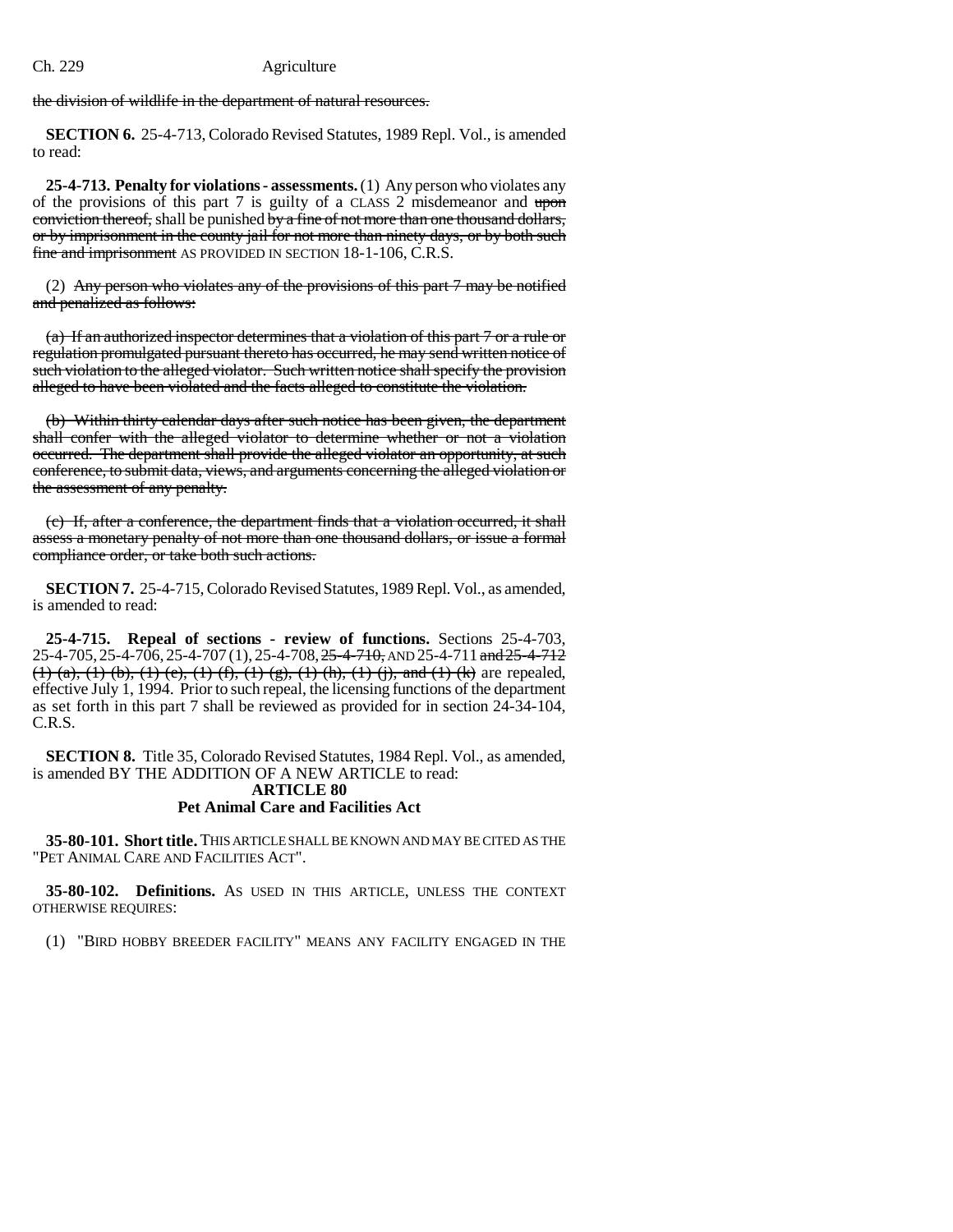OPERATION OF BREEDING AND RAISING BIRDS FOR THE PURPOSE OF PERSONAL ENJOYMENT WHICH DOES NOT TRANSFER MORE THAN THIRTY BIRDS PER YEAR.

(2) "CANINE HOBBY BREEDER FACILITY" MEANS ANY FACILITY WHICH TRANSFERS NO MORE THAN TWENTY-FOUR DOGS PER YEAR OR BREEDS NO MORE THAN TWO LITTERS PER YEAR, WHICHEVER IS GREATER.

(2.5) "COMMERCIAL DOG BREEDER" MEANS A DOG BREEDER THAT TRANSFERS AT LEAST ONE HUNDRED DOGS PER YEAR, EXCLUDING RACING GREYHOUNDS THAT ARE NOT INTENDED TO BE COMPANION PETS.

(3) "COMMISSION" MEANS THE STATE AGRICULTURAL COMMISSION.

(4) "COMMISSIONER" MEANS THE COMMISSIONER OF AGRICULTURE, OR THE DESIGNEE OF THE COMMISSIONER.

(5) "COMMITTEE" MEANS THE PET ANIMAL ADVISORY COMMITTEE CREATED IN SECTION 35-80-115.

(6) "DEPARTMENT" MEANS THE DEPARTMENT OF AGRICULTURE.

(6.5) "DOG BREEDER" MEANS ANY FIRM, PERSON, OR CORPORATION WHICH IS ENGAGED IN THE OPERATION OF BREEDING AND RAISING DOGS FOR THE PURPOSE OF SELLING, TRADING, BARTERING, GIVING AWAY, OR OTHERWISE TRANSFERRING SAME, EXCLUDING RACING GREYHOUNDS THAT ARE NOT INTENDED TO BE COMPANION PETS.

(7) "EUTHANASIA" MEANS TO PRODUCE A HUMANE DEATH BY TECHNIQUES ACCEPTED BY THE AMERICAN VETERINARY MEDICAL ASSOCIATION.

(8) "FELINE HOBBY BREEDER FACILITY" MEANS ANY FACILITY WHICH PRODUCES OR TRANSFERS NO MORE THAN TWENTY-FOUR CATS PER YEAR.

(9) "LIVESTOCK" MEANS CATTLE, HORSES, MULES, BURROS, SHEEP, POULTRY, SWINE, LLAMA, AND GOATS, REGARDLESS OF USE, AND ANY ANIMAL THAT IS USED FOR WORKING PURPOSES ON A FARM OR RANCH, AND ANY OTHER ANIMAL DESIGNATED BY THE COMMISSIONER, WHICH ANIMAL IS RAISED FOR FOOD OR FIBER PRODUCTION.

(10) "PET ANIMAL" MEANS DOGS, CATS, RABBITS, GUINEA PIGS, HAMSTERS, MICE, FERRETS, BIRDS, FISH, REPTILES, AMPHIBIANS, AND INVERTEBRATES, OR ANY OTHER SPECIES OF WILD OR DOMESTIC OR HYBRID ANIMAL SOLD, TRANSFERRED, OR RETAINED FOR THE PURPOSE OF BEING KEPT AS A HOUSEHOLD PET, EXCEPT LIVESTOCK, AS DEFINED IN SUBSECTION (9) OF THIS SECTION. "PET ANIMAL" DOES NOT INCLUDE AN ANIMAL THAT IS USED FOR WORKING PURPOSES ON A FARM OR RANCH.

(11) "PET ANIMAL FACILITY" MEANS ANY PLACE OR PREMISE USED IN WHOLE OR IN PART, WHICH PART IS USED FOR THE KEEPING OF PET ANIMALS FOR THE PURPOSE OF ADOPTION, BREEDING, BOARDING, GROOMING, HANDLING, SELLING, SHELTERING, TRADING OR OTHERWISE TRANSFERRING SUCH ANIMALS. "PET ANIMAL FACILITY" ALSO INCLUDES ANY INDIVIDUAL ANIMALS KEPT BY SUCH A FACILITY AS BREEDING STOCK, SUCH LICENSING OF INDIVIDUAL BREEDING STOCK TO BE INCLUSIVE IN THE PET ANIMAL FACILITY LICENSE. "PET ANIMAL FACILITY" SHALL NOT MEAN A COMMON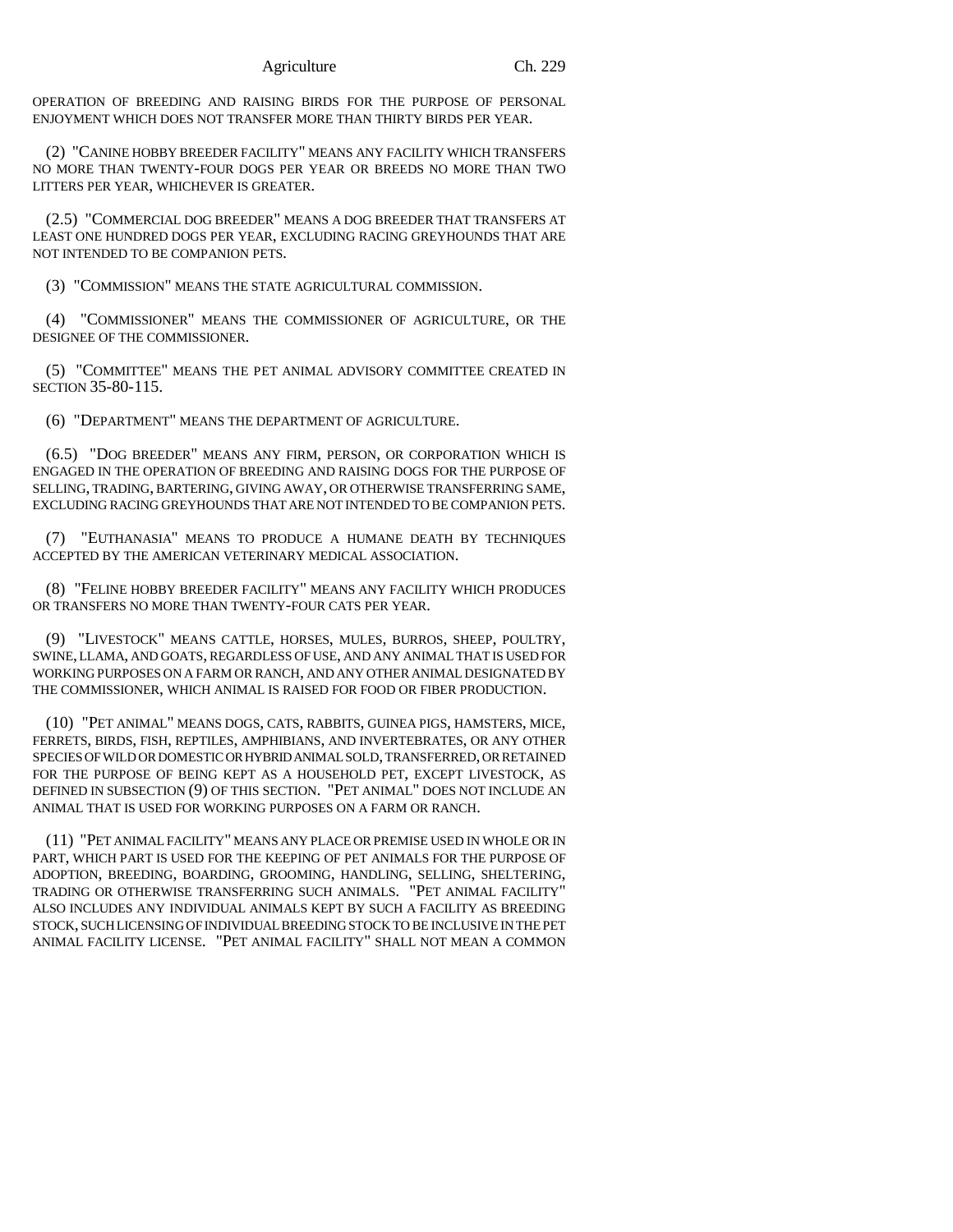CARRIER ENGAGED IN INTRASTATE OR INTERSTATE COMMERCE.

(12) "SMALL ANIMAL HOBBY BREEDER FACILITY" MEANS ANY FACILITY WHICH TRANSFERS NO MORE THAN TWO HUNDRED RODENTS OR LAGOMORPHS IN THE AGGREGATE PER YEAR.

(13) "SMALL DOG BREEDER" MEANS A DOG BREEDER THAT TRANSFERS AT LEAST TWENTY-FIVE BUT NO MORE THAN NINETY-NINE DOGS PER YEAR.

**35-80-103. Scope of article.** (1) ANY PERSON WHO OPERATES A PET ANIMAL FACILITY THAT IS LICENSED AS OF DECEMBER 31, 1993, BY THE UNITED STATES DEPARTMENT OF AGRICULTURE SHALL NOT BE SUBJECT TO THE ROUTINE INSPECTION PROVISIONS OF THIS ARTICLE BUT SHALL BE SUBJECT TO ALL OTHER PROVISIONS, INCLUDING BUT NOT LIMITED TO THOSE CONCERNING LICENSURE AND INVESTIGATION OF REPORTED VIOLATIONS.

(2) THE PROVISIONS OF THIS ARTICLE SHALL NOT APPLY TO:

(a) ANY VETERINARY HOSPITAL WHICH BOARDS PET ANIMALS FOR THE PURPOSE OF VETERINARY MEDICAL CARE ONLY AND DOES NOT ACTIVELY SOLICIT BOARDING BUSINESS IN ANY WAY;

(b) ANY RESEARCH FACILITY, CIRCUS, OR PUBLICLY OR PRIVATELY OWNED ZOOLOGICAL PARK OR PETTING ZOO LICENSED OR REGISTERED UNDER THE PROVISIONS OF THE FEDERAL "ANIMAL WELFARE ACT OF 1970", 7 U.S.C. SEC. 2131, ET SEQ., AS AMENDED;

(c) ANY BIRD HOBBY BREEDER FACILITY, CANINE HOBBY BREEDER FACILITY, FELINE HOBBY BREEDER FACILITY, SMALL ANIMAL HOBBY BREEDER FACILITY, OR ANY OTHER HOBBY BREEDER FACILITY AS DEFINED BY THE COMMISSIONER WHICH IS SPECIFIC TO OTHER PET ANIMAL SPECIES;

(d) ANY PET ANIMAL TRAINING FACILITY WHERE THE PET ANIMAL OWNER OR SUCH OWNER'S DESIGNEE, OTHER THAN A TRAINING FACILITY OPERATOR, IS PRESENT DURING THE DURATION OF THE ANIMAL'S STAY;

(e) ANY KENNEL OPERATED FOR THE BREEDING OR SALE OR RACING OF RACING GREYHOUNDS THAT ARE NOT INTENDED TO BE COMPANION PETS;

(f) ANY FACILITY LICENSED PURSUANT TO ARTICLE 60 OF TITLE 12,C.R.S., FOR THE RACING OF GREYHOUNDS;

(g) ANY WILDLIFE REGULATED BY THE DIVISION OF WILDLIFE OR DEPARTMENT OF NATURAL RESOURCES;

(h) LIVESTOCK, AS DEFINED IN SECTION 35-80-102 (9);

(i) (I) ANY PET ANIMAL FACILITY STRUCTURE IN EXISTENCE AND LICENSED BY THE DEPARTMENT OF HEALTH THROUGH 1991 THAT WAS IN COMPLIANCE WITH THAT DEPARTMENT'S REGULATIONS FOR SUCH LICENSES SHALL BE EXEMPT FROM ANY CONFLICTING REQUIREMENTS OF THIS ARTICLE OR RULES AND REGULATIONS OF THE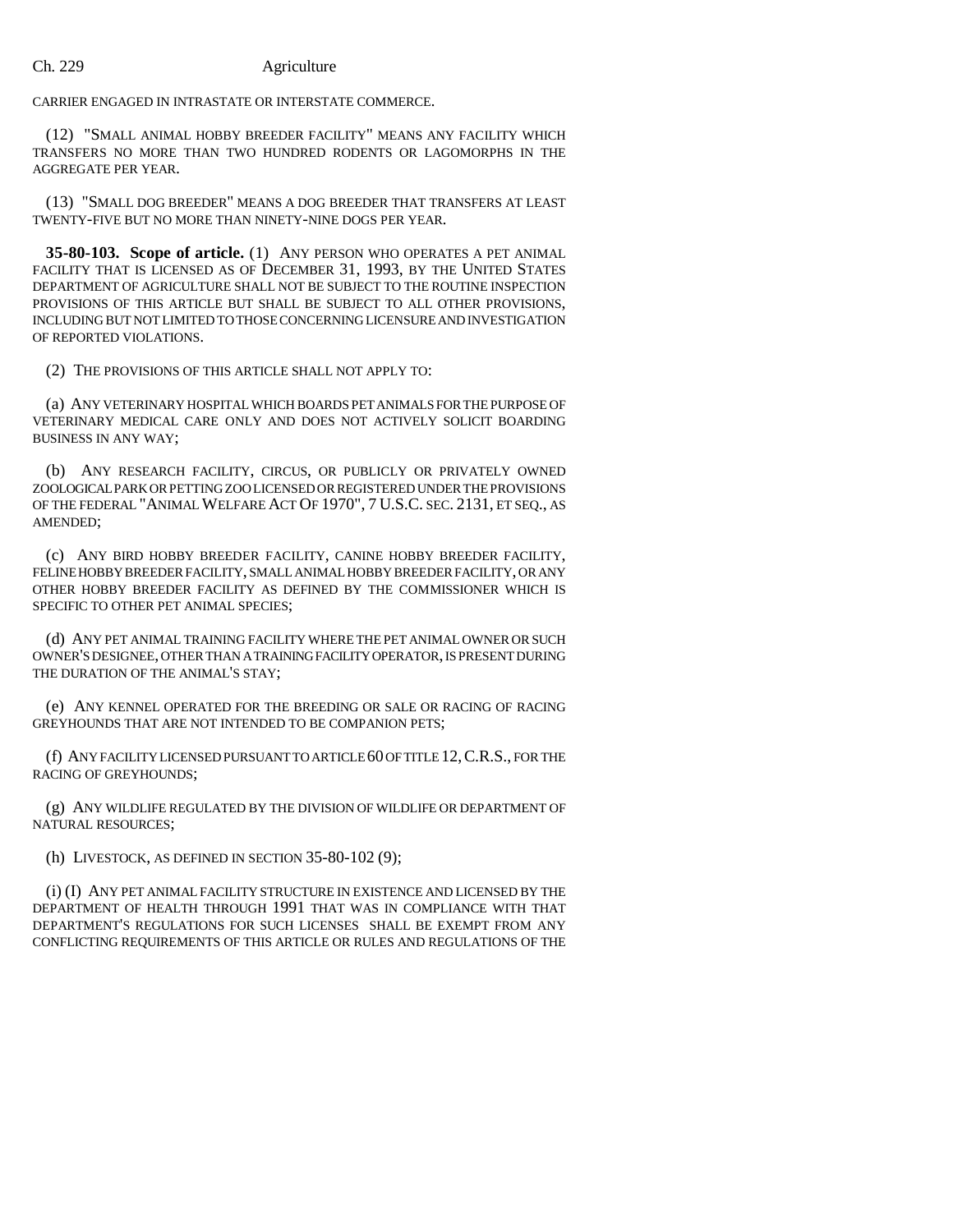COMMISSIONER CONCERNING PHYSICAL PREMISES.

(II) ANY LAWS OR RULES PROMULGATED FOR PET ANIMAL FACILITIES SHALL NOT REQUIRE THE CONSTRUCTION OF ANY NEW BUILDINGS OR MAJOR RECONSTRUCTION OF THE EXISTING PHYSICAL PREMISES OF FACILITIES SPECIFIED IN SUBPARAGRAPH (I) OF THIS PARAGRAPH (i).

**35-80-104. Pet animal facility license required.** ANY PERSON OPERATING A PET ANIMAL FACILITY SHALL POSSESS A VALID PET ANIMAL FACILITY LICENSE ISSUED BY THE COMMISSIONER IN ACCORDANCE WITH THIS ARTICLE AND ANY RULES AND REGULATIONS ADOPTED BY THE COMMISSIONER IN ACCORDANCE WITH THE PROVISIONS OF THIS ARTICLE.

**35-80-105. Pet animal facility - licensure requirements - application - fees.** (1) EACH APPLICANT FOR A PET ANIMAL FACILITY LICENSE SHALL SUBMIT AN APPLICATION PROVIDING ALL REQUIRED INFORMATION IN THE FORM AND MANNER REQUIRED BY THE COMMISSIONER.

(2) EACH LOCATION OF A PET ANIMAL FACILITY SHALL BE SEPARATELY LICENSED.

(3) IF A PET ANIMAL FACILITY OPERATES UNDER MORE THAN ONE BUSINESS NAME FROM A SINGLE LOCATION:

(a) NO ADDITIONAL PET ANIMAL FACILITY LICENSE SHALL BE REQUIRED FOR THE DIFFERENT BUSINESS NAMES;

(b) THE PET ANIMAL FACILITY OPERATOR MUST MAINTAIN SEPARATE RECORDS PURSUANT TO SECTION 35-80-107 FOR EACH SUCH BUSINESS NAME; AND

(c) THE NAME OF EACH BUSINESS PROVIDING SERVICES THAT ARE RELATED TO THOSE OF A PET ANIMAL FACILITY SHALL BE LISTED WITH THE COMMISSIONER IN THE FORM AND MANNER DESIGNATED. THE COMMISSIONER MAY REQUIRE THAT A SEPARATE FEE BE PAID FOR EACH SUCH BUSINESS NAME.

(4) EACH APPLICANT FOR A PET ANIMAL FACILITY LICENSE SHALL PAY AN ANNUAL LICENSE FEE IN THE AMOUNT SPECIFIED BY THE COMMISSIONER, WHICH AMOUNT SHALL NOT EXCEED TWO HUNDRED DOLLARS PER LICENSE.

(5) EACH PET ANIMAL FACILITY LICENSE SHALL EXPIRE ON MARCH 1 OF EACH YEAR.

(6) EACH LICENSEE SHALL REPORT TO THE COMMISSIONER, IN THE FORM AND MANNER THE COMMISSIONER SHALL DESIGNATE, ANY CHANGE TO THE INFORMATION PROVIDED IN THE APPLICATION OR REPORTS PREVIOUSLY SUBMITTED WITHIN FIFTEEN DAYS OF ANY SUCH CHANGE.

(7) LICENSES ISSUED PURSUANT TO THIS ARTICLE SHALL NOT BE TRANSFERABLE.

**35-80-106. Pet animal facility license - renewal.** (1) EACH PET ANIMAL FACILITY SHALL APPLY TO RENEW ITS LICENSE ON OR BEFORE THE FIRST WORKING DAY OF MARCH FOR THE YEAR OF RENEWAL. SAID APPLICATION SHALL BE IN THE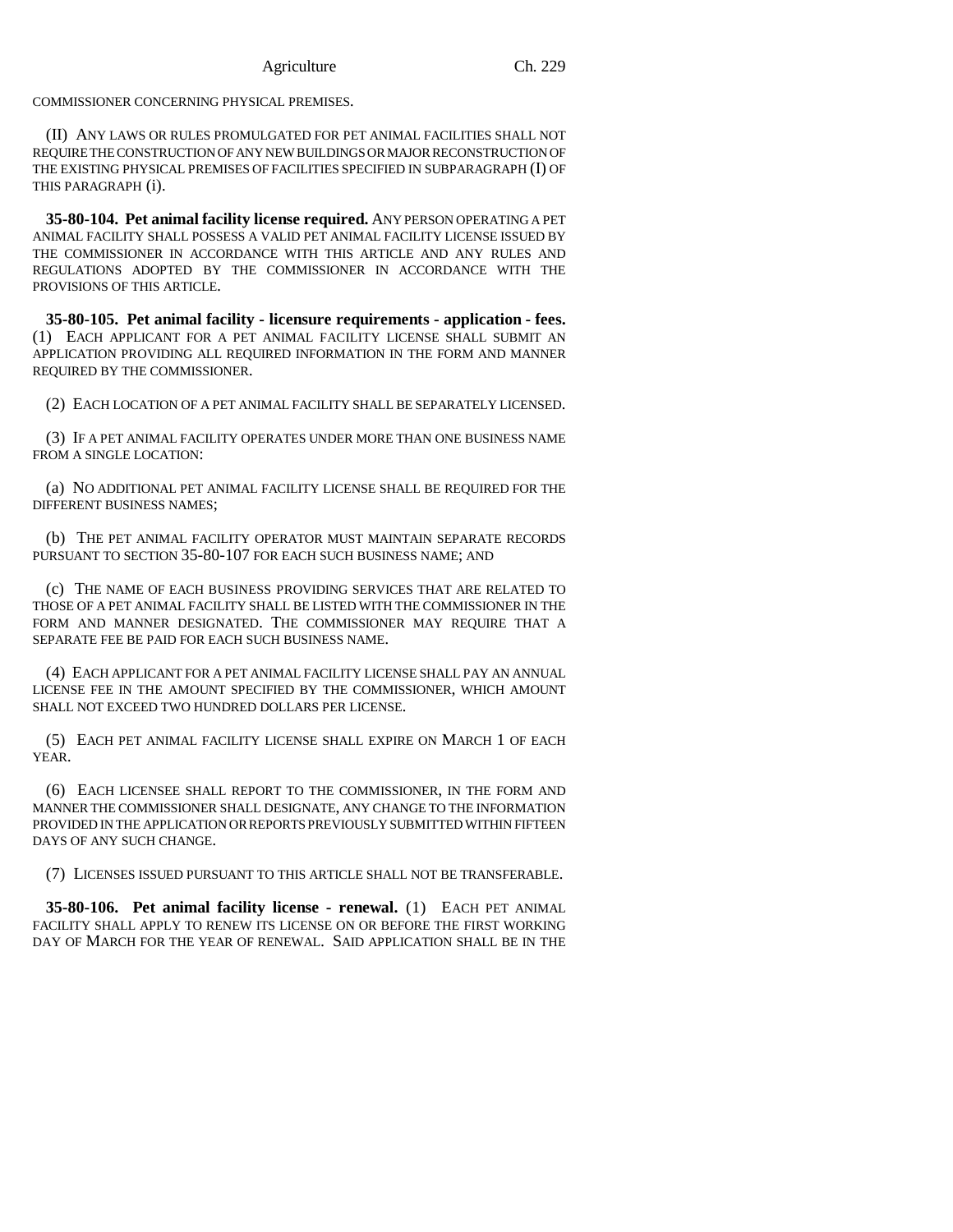FORM AND MANNER PRESCRIBED BY THE COMMISSIONER AND SHALL BE ACCOMPANIED BY THE REQUIRED RENEWAL FEE.

(2) IF THE APPLICATION FOR RENEWAL IS NOT POSTMARKED ON OR BEFORE THE FIRST WORKING DAY OF MARCH FOR THE YEAR OF RENEWAL, A PENALTY FEE OF TEN PERCENT OF THE RENEWAL FEE SHALL BE ASSESSED. NO LICENSE SHALL BE RENEWED UNTIL THE RENEWAL FEE AND ANY PENALTY FEE ARE PAID.

(3) IF THE APPLICATION AND FEE FOR RENEWAL ARE NOT POSTMARKED ON OR BEFORE APRIL 1, THE LICENSE SHALL NOT BE RENEWED AND THE PET ANIMAL FACILITY SHALL APPLY FOR A NEW LICENSE.

**35-80-107. Record-keeping requirements.** EACH PET ANIMAL FACILITY SHALL KEEP AND MAINTAIN RECORDS IN THE FORM AND MANNER DESIGNATED BY THE COMMISSIONER. SUCH RECORDS SHALL BE RETAINED FOR A PERIOD OF TWO YEARS AND SHALL BE KEPT AT THE ADDRESS SPECIFIED IN THE LICENSE APPLICATION FOR THE PET ANIMAL FACILITY.

**35-80-108. Unlawful acts.** (1) UNLESS OTHERWISE AUTHORIZED BY LAW, IT IS UNLAWFUL AND A VIOLATION OF THIS ARTICLE FOR ANY PERSON OR ENTITY:

(a) TO PERFORM ANY OF THE ACTS OF A PET ANIMAL FACILITY FOR WHICH LICENSURE IS REQUIRED WITHOUT POSSESSING A VALID LICENSE UNDER THIS ARTICLE;

(b) TO SOLICIT, ADVERTISE, OR OFFER TO PERFORM ANY OF THE ACTS FOR WHICH LICENSURE AS A PET ANIMAL FACILITY IS REQUIRED WITHOUT POSSESSING A VALID LICENSE TO PERFORM SUCH ACTS;

(c) TO REFUSE TO COMPLY WITH A CEASE AND DESIST ORDER ISSUED PURSUANT TO SECTION 35-80-111;

(d) TO REFUSE OR FAIL TO COMPLY WITH THE PROVISIONS OF THIS ARTICLE;

(e) TO MAKE A MATERIAL MISSTATEMENT IN A LICENSE APPLICATION, A LICENSE RENEWAL APPLICATION, OR TO THE DEPARTMENT DURING AN OFFICIAL INVESTIGATION;

(f) TO IMPERSONATE ANY STATE, COUNTY, CITY AND COUNTY, OR MUNICIPAL OFFICIAL OR INSPECTOR;

(g) TO REFUSE OR FAIL TO COMPLY WITH ANY RULES OR REGULATIONS ADOPTED BY THE COMMISSIONER PURSUANT TO THIS ARTICLE OR ANY LAWFUL ORDER ISSUED BY THE COMMISSIONER;

(h) TO AID OR ABET ANOTHER IN ANY VIOLATION OF THIS ARTICLE OR ANY RULE PROMULGATED BY THE COMMISSIONER UNDER THE PROVISIONS OF THIS ARTICLE;

(i) TO IMPORT OR HAVE IN SUCH PERSON'S POSSESSION FOR THE PURPOSE OF SELLING, TRADING, GIVING, OR OTHERWISE TRANSFERRING CERTAIN SPECIES OF BIRDS DESIGNATED BY THE COMMISSIONER OVER THE AGE OF TEN DAYS UNLESS SUCH BIRD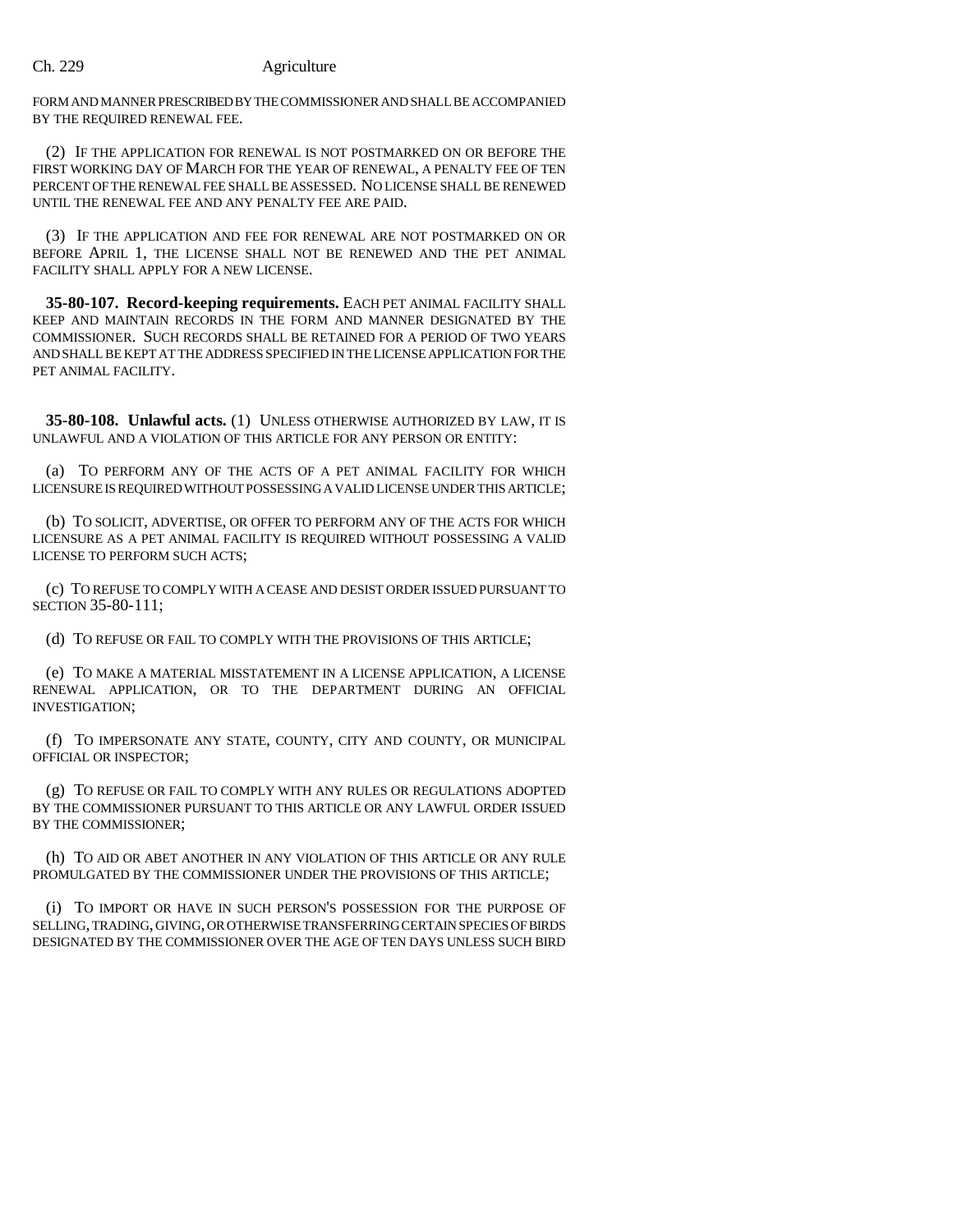#### Agriculture Ch. 229

IS LEGALLY BANDED WITH A TYPE OF LEG BAND AUTHORIZED BY THE COMMISSIONER. THIS PARAGRAPH (i) SHALL NOT APPLY TO ANY OPERATING ZOOLOGICAL PARK OR TO A RESEARCH INSTITUTION USING BIRDS FOR SCIENTIFIC RESEARCH RECOGNIZED AS SUCH BY THE COMMISSIONER; EXCEPT THAT CERTAIN SPECIES OF BIRDS SOLD OR TRANSFERRED BY THESE INSTITUTIONS TO THE PUBLIC MUST BE LEGALLY BANDED.

(j) TO SELL, BARTER, EXCHANGE, OR OTHERWISE TRANSFER, POSSESS, IMPORT, OR CAUSE TO BE IMPORTED INTO THIS STATE:

(I) ANY TYPE OF TURTLE WITH A LENGTH IN CARAPACE OF LESS THAN FOUR INCHES; OR

(II) (A) ANY SPECIES OF NONHUMAN PRIMATE.

(B) SUCH PROHIBITIONS, WITH RESPECT TO NONHUMAN PRIMATES, SHALL NOT APPLY TO A ZOOLOGICAL PARK OR A RESEARCH INSTITUTE LICENSED OR REGISTERED UNDER THE PROVISIONS OF THE FEDERAL "ANIMAL WELFARE ACT OF 1970", 7U.S.C. SEC. 2131, ET SEQ., AS AMENDED, NOR SHALL THEY APPLY TO THE KEEPING OF A NONHUMAN PRIMATE AS A HOUSEHOLD PET BY ANY PERSON WHO OWNED SUCH PRIMATE ON OR BEFORE JULY 1, 1973, OR TO THE KEEPING BY A DISABLED PERSON OF A NONHUMAN PRIMATE SPECIALLY TRAINED TO ASSIST SUCH PERSON.

(k) TO SELL, TRANSFER, OR ADOPT DOGS OR CATS UNDER THE AGE OF EIGHT WEEKS; AND

(l) TO SELL, TRANSFER, OR ADOPT GUINEA PIGS, HAMSTERS, OR RABBITS UNDER THE AGE OF FOUR WEEKS, AND SUCH OTHER PET ANIMAL SPECIES AS MAY BE SPECIFIED BY THE COMMISSIONER.

(1.5) PARAGRAPHS (i), (j), (k), AND (l) OF SUBSECTION (1) OF THIS SECTION SHALL APPLY TO ALL PERSONS AND ENTITIES, INCLUDING THOSE SPECIFICALLY EXEMPTED UNDER SECTION 35-80-103 (1), (2) (a), (2) (c), (2) (d), AND (2) (e).

(2) IT IS UNLAWFUL AND A VIOLATION OF THIS ARTICLE FOR ANY PERSON OPERATING A PET ANIMAL FACILITY:

(a) TO REFUSE TO PERMIT ENTRY OR INSPECTION IN ACCORDANCE WITH SECTION 35-80-110;

(b) TO SELL, OFFER FOR SALE, BARTER, EXCHANGE, OR OTHERWISE TRANSFER IMMATURE DOMESTIC FOWL IN LOTS OF LESS THAN TWENTY-FIVE AS PETS;

(c) TO SELL, OFFER FOR SALE, BARTER, EXCHANGE, OR OTHERWISE TRANSFER RACCOONS OR OTHER ANIMAL SPECIES OF WILDLIFE THAT ARE PROHIBITED TO BE KEPT AS PETS BY THE DIVISION OF WILDLIFE IN THE DEPARTMENT OF NATURAL RESOURCES;

(d) TO IMPORT OR CAUSE TO BE IMPORTED ANY PET ANIMAL FOR THE PURPOSE OF SALE, RESALE, TRADE, OR BARTER BY A PET ANIMAL FACILITY OPERATOR UNLESS SUCH OPERATOR IS THE HOLDER OF A VALID PET ANIMAL FACILITY LICENSE ISSUED PURSUANT TO THIS ARTICLE;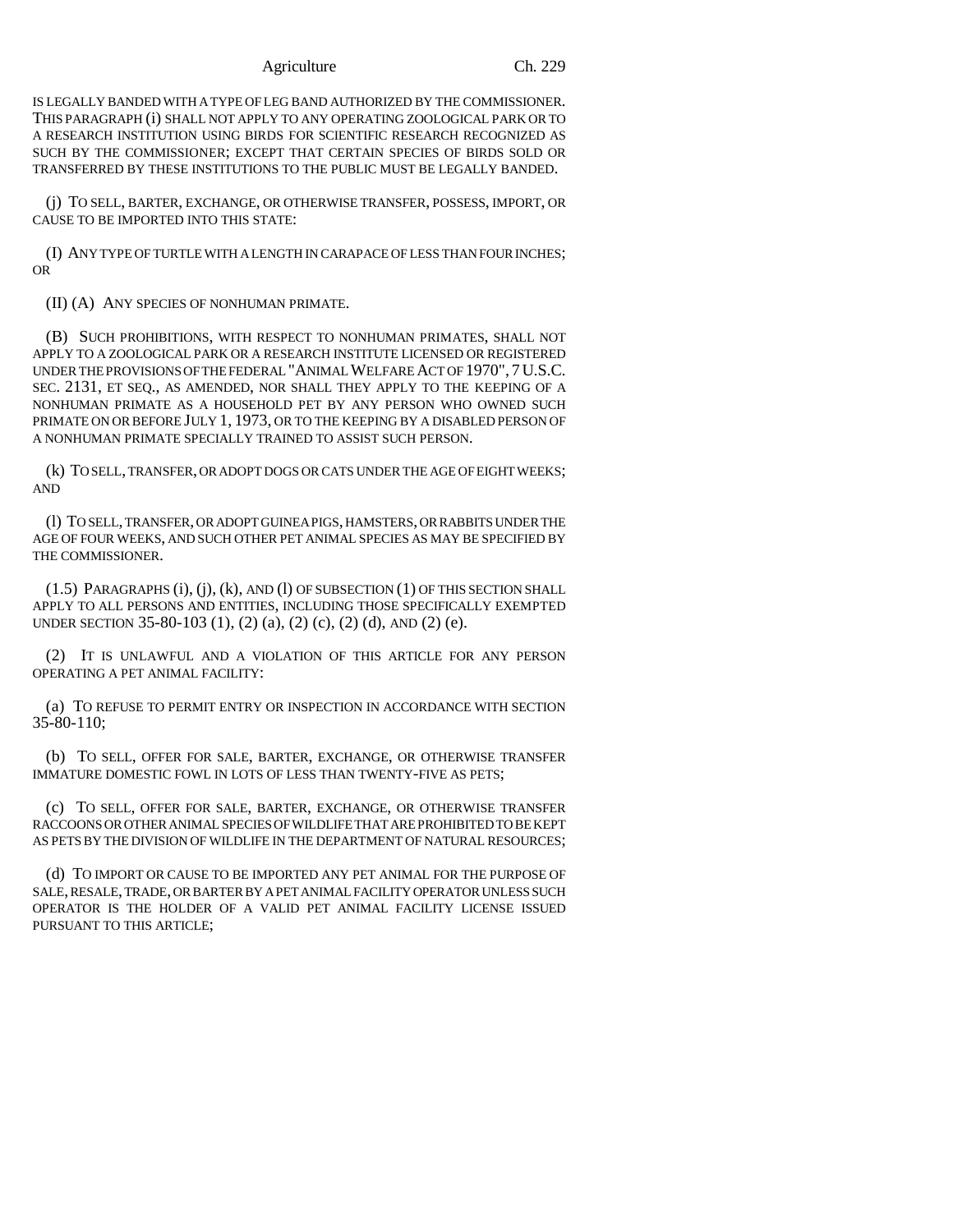(e) TO ALLOW A LICENSE ISSUED PURSUANT TO THIS ARTICLE TO BE USED BY AN UNLICENSED PERSON;

(f) TO MAKE ANY MISREPRESENTATION OR FALSE PROMISE THROUGH ADVERTISEMENTS, EMPLOYEES, AGENTS, OR OTHERWISE IN CONNECTION WITH THE BUSINESS OPERATIONS LICENSED PURSUANT TO THIS ARTICLE OR FOR WHICH AN APPLICATION FOR A LICENSE IS PENDING; AND

(g) TO FAIL TO TAKE REASONABLE CARE TO RELEASE FOR SALE, TRADE, OR ADOPTION ONLY THOSE PET ANIMALS THAT ARE FREE OF UNDISCLOSED DISEASE, INJURY, OR ABNORMALITY.

(3) IT IS UNLAWFUL AND A VIOLATION OF THIS ARTICLE FOR ANY EMPLOYEE OR OFFICIAL OF THE DEPARTMENT OR ANY PERSON DESIGNATED BY THE COMMISSIONER PURSUANT TO SECTION 35-80-109 (6) TO DISCLOSE OR USE FOR HIS OR HER OWN ADVANTAGE ANY INFORMATION DERIVED FROM ANY REPORTS OR RECORDS SUBMITTED TO THE DEPARTMENT PURSUANT TO SECTION 35-80-110 OR TO REVEAL SUCH INFORMATION TO ANYONE EXCEPT AUTHORIZED PERSONS, INCLUDING OFFICIALS OR EMPLOYEES OF THE STATE, THE FEDERAL GOVERNMENT, AND THE COURTS OF THIS OR OTHER STATES.

(4) THE FAILURE BY ANY PERSON TO COMPLY WITH THE PROVISIONS OF PARAGRAPH (a) OR (b) OF SUBSECTION (1) OF THIS SECTION OR PARAGRAPH (f) OF SUBSECTION (2) OF THIS SECTION IS A DECEPTIVE TRADE PRACTICE AND IS SUBJECT TO THE PROVISIONS OF THE "COLORADO CONSUMER PROTECTION ACT", ARTICLE 1 OF TITLE 6, C.R.S.

**35-80-109. Powers and duties of the commissioner.** (1) THE COMMISSIONER IS AUTHORIZED TO ADMINISTER AND ENFORCE THE PROVISIONS OF THIS ARTICLE AND ANY RULES AND REGULATIONS ADOPTED PURSUANT THERETO.

(2) THE COMMISSIONER IS AUTHORIZED TO ADOPT ALL REASONABLE RULES AND REGULATIONS FOR THE ADMINISTRATION AND ENFORCEMENT OF THIS ARTICLE, INCLUDING, BUT NOT LIMITED TO:

 (a) MINIMUM STANDARDS OF PHYSICAL FACILITY, SANITATION, VENTILATION, HEATING, COOLING, HUMIDITY, SPATIAL AND ENCLOSURE REQUIREMENTS, NUTRITION, HUMANE CARE, MEDICAL TREATMENT, AND METHOD OF OPERATION, INCLUDING THE MINIMUM HOLDING PERIOD FOR AND DISPOSITION OF STRAY OR ABANDONED PET ANIMALS THAT ARE, IN THE OPINION OF THE COMMISSIONER, NECESSARY TO CARRY OUT THE PROVISIONS OF THIS ARTICLE;

(b) MAINTENANCE OF RECORDS CONCERNING HEALTH CARE, EUTHANASIA, AND TRANSACTIONS INVOLVING PET ANIMALS;

(c) THE ESTABLISHMENT OF QUALIFICATIONS FOR ANY APPLICANT AND STANDARDS OF PRACTICE FOR ANY OF THE LICENSES AUTHORIZED UNDER THIS ARTICLE, INCLUDING THE ESTABLISHMENT OF CLASSIFICATIONS AND SUBCLASSIFICATIONS FOR ANY LICENSE AUTHORIZED UNDER THIS ARTICLE;

(d) THE ISSUANCE AND REINSTATEMENT OF ANY LICENSE AUTHORIZED UNDER THIS ARTICLE AND THE GROUNDS FOR ANY DISCIPLINARY ACTIONS AUTHORIZED UNDER THIS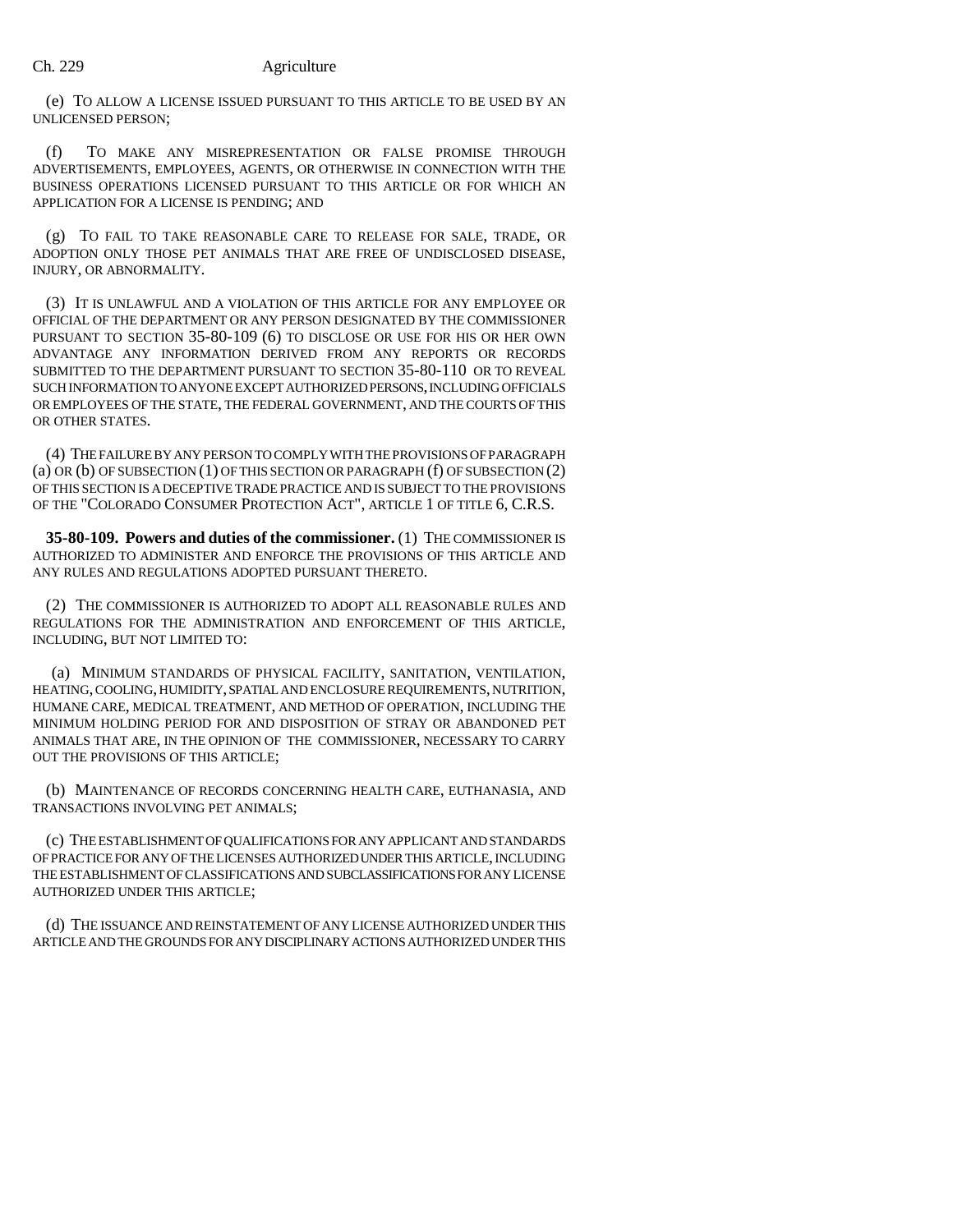ARTICLE, INCLUDING LETTERS OF ADMONITION OR THE DENIAL, RESTRICTION, SUSPENSION, OR REVOCATION OF ANY LICENSE AUTHORIZED UNDER THIS ARTICLE; AND

(e) THE AMOUNT OF ANY LICENSE FEE FOR A PET ANIMAL FACILITY LICENSE. SUCH LICENSE FEE MAY BE DIFFERENT FOR DIFFERENT CLASSIFICATIONS AND SUBCLASSIFICATIONS OF ANY LICENSE AUTHORIZED UNDER THIS ARTICLE.

(3) THE COMMISSIONER IS AUTHORIZED TO CONDUCT HEARINGS REQUIRED UNDER SECTIONS 35-80-112 AND 35-80-113 PURSUANT TO ARTICLE 4 OF TITLE 24, C.R.S., AND TO USE ADMINISTRATIVE LAW JUDGES TO CONDUCT SUCH HEARINGS WHEN THEIR USE WOULD RESULT IN A NET SAVING OF COSTS TO THE DEPARTMENT.

(4) THE COMMISSIONER IS AUTHORIZED TO DETERMINE THE AMOUNT OF ANY LICENSING FEE AUTHORIZED UNDER THIS ARTICLE BASED ON THE ACTUAL COST OF ADMINISTERING AND ENFORCING THE ARTICLE AND ANY RULES AND REGULATIONS ADOPTED PURSUANT THERETO.

(5) THE COMMISSIONER IS AUTHORIZED TO ENTER INTO COOPERATIVE AGREEMENTS WITH ANY AGENCY OR POLITICAL SUBDIVISION OF THIS STATE OR WITH ANY AGENCY OF THE UNITED STATES GOVERNMENT FOR THE PURPOSE OF CARRYING OUT THE PROVISIONS OF THIS ARTICLE, RECEIVING GRANTS-IN-AID, AND SECURING UNIFORMITY OF RULES.

(6) THE POWERS AND DUTIES VESTED IN THE COMMISSIONER BY THIS ARTICLE MAY BE DELEGATED TO QUALIFIED EMPLOYEES OF THE DEPARTMENT.

(7) THE COMMISSIONER SHALL APPOINT AN ADVISORY COMMITTEE PURSUANT TO SECTION 35-80-115.

**35-80-110. Inspections - investigations - access - subpoena.** (1) THE COMMISSIONER, UPON HIS OR HER OWN MOTION OR UPON THE COMPLAINT OF ANY PERSON, MAY MAKE ANY INVESTIGATIONS NECESSARY TO ENSURE COMPLIANCE WITH THIS ARTICLE.

(2) COMPLAINTS OF RECORD MADE TO THE COMMISSIONER AND THE RESULTS OF HIS OR HER INVESTIGATIONS MAY, IN THE DISCRETION OF THE COMMISSIONER, BE CLOSED TO PUBLIC INSPECTION, EXCEPT TO THE PERSON IN INTEREST, AS DEFINED IN SECTION 24-72-202 (4), C.R.S., OR AS PROVIDED BY COURT ORDER, DURING THE INVESTIGATORY PERIOD AND UNTIL DISMISSED OR UNTIL NOTICE OF HEARING AND CHARGES ARE SERVED ON A LICENSEE.

(3) AT ANY REASONABLE TIME DURING REGULAR BUSINESS HOURS, THE COMMISSIONER SHALL HAVE FREE AND UNIMPEDED ACCESS UPON CONSENT OR UPON OBTAINING AN ADMINISTRATIVE SEARCH WARRANT:

(a) TO THOSE PORTIONS OF ALL BUILDINGS, YARDS, PENS, AND OTHER AREAS IN WHICH ANY ANIMALS ARE KEPT, HANDLED, OR TRANSPORTED FOR THE PURPOSE OF CARRYING OUT ANY PROVISION OF THIS ARTICLE OR ANY RULE PROMULGATED PURSUANT TO THIS ARTICLE; AND

(b) TO ALL RECORDS REQUIRED TO BE KEPT AND MAY MAKE COPIES OF SUCH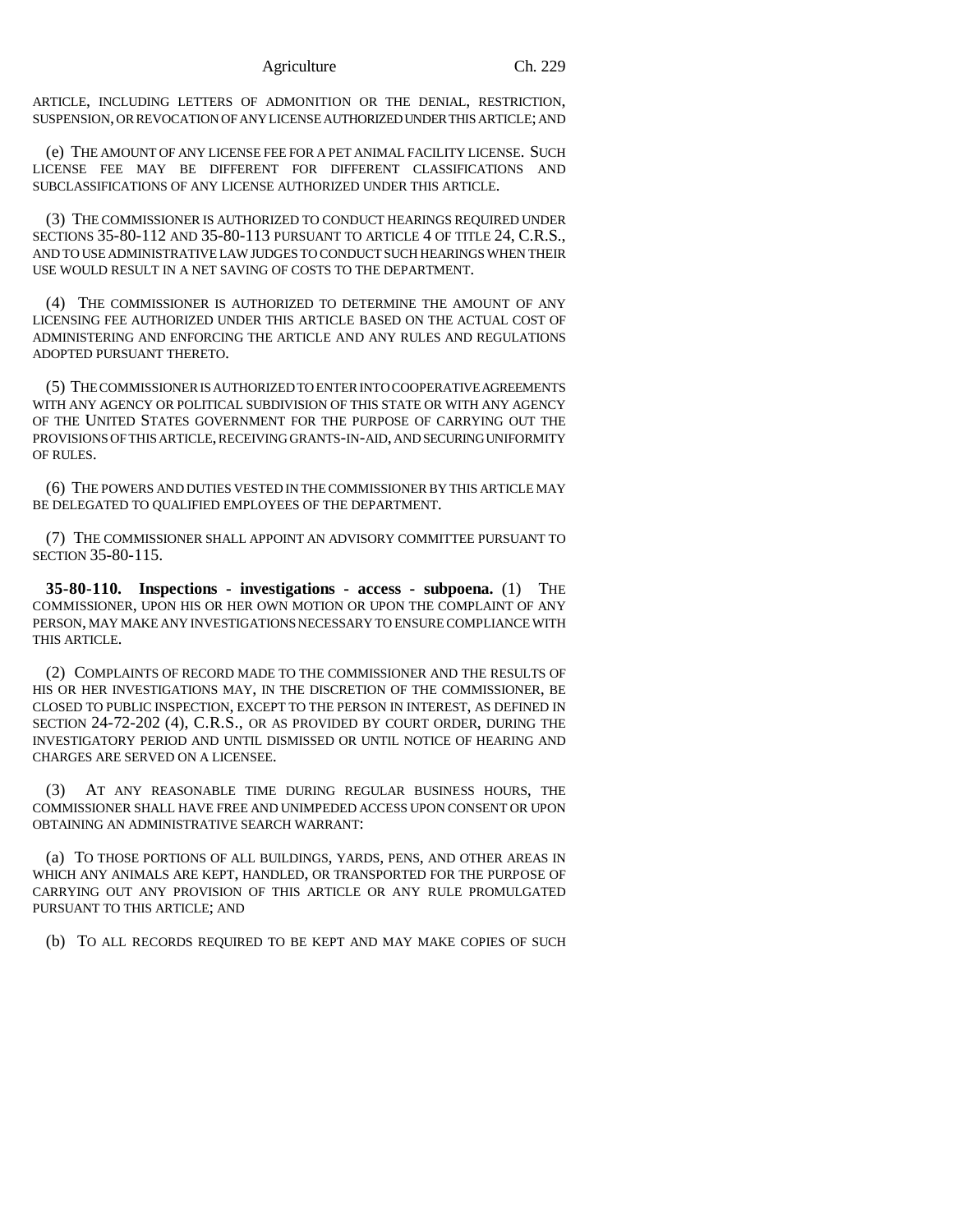RECORDS FOR THE PURPOSE OF CARRYING OUT ANY PROVISION OF THIS ARTICLE OR ANY RULE PROMULGATED PURSUANT TO THIS ARTICLE.

(4) THE COMMISSIONER SHALL HAVE FULL AUTHORITY TO ADMINISTER OATHS AND TAKE STATEMENTS, ISSUE SUBPOENAS REQUIRING THE ATTENDANCE OF WITNESSES BEFORE HIM OR HER, AND REQUIRE THE PRODUCTION OF ALL BOOKS, MEMORANDA, PAPERS AND OTHER DOCUMENTS, ARTICLES, OR INSTRUMENTS, AND TO COMPEL THE DISCLOSURE BY SUCH WITNESSES OF ALL FACTS KNOWN TO THEM RELATIVE TO THE MATTERS UNDER INVESTIGATION. UPON THE FAILURE OR REFUSAL OF ANY WITNESS TO OBEY ANY SUBPOENA, THE COMMISSIONER MAY PETITION THE DISTRICT COURT, AND, UPON A PROPER SHOWING, THE COURT MAY ENTER AN ORDER COMPELLING THE WITNESS TO APPEAR AND TESTIFY OR PRODUCE DOCUMENTARY EVIDENCE. FAILURE TO OBEY SUCH AN ORDER OF THE COURT SHALL BE PUNISHABLE AS A CONTEMPT OF COURT.

**35-80-111. Enforcement.** (1) THE COMMISSIONER OR THE COMMISSIONER'S DESIGNEE SHALL ENFORCE THE PROVISIONS OF THIS ARTICLE.

(2) (a) WHENEVER THE COMMISSIONER HAS REASONABLE CAUSE TO BELIEVE A VIOLATION OF ANY PROVISION OF THIS ARTICLE OR ANY RULE PROMULGATED PURSUANT TO THIS ARTICLE HAS OCCURRED AND IMMEDIATE ENFORCEMENT IS DEEMED NECESSARY, HE OR SHE MAY ISSUE A CEASE AND DESIST ORDER, WHICH MAY REQUIRE ANY PERSON TO CEASE VIOLATING ANY PROVISION OF THIS ARTICLE OR ANY RULE PROMULGATED PURSUANT TO THIS ARTICLE. SUCH CEASE AND DESIST ORDER SHALL SET FORTH THE PROVISIONS ALLEGED TO HAVE BEEN VIOLATED, THE FACTS ALLEGED TO HAVE CONSTITUTED THE VIOLATION, AND THE REQUIREMENT THAT ALL ACTIONS CEASE FORTHWITH. AT ANY TIME AFTER SERVICE OF THE ORDER TO CEASE AND DESIST, THE PERSON MAY REQUEST, AT SUCH PERSON'S DISCRETION, A PROMPT HEARING TO DETERMINE WHETHER OR NOT SUCH VIOLATION HAS OCCURRED. SUCH HEARING SHALL BE CONDUCTED PURSUANT TO THE PROVISIONS OF ARTICLE 4 OF TITLE 24, C.R.S., AND SHALL BE DETERMINED PROMPTLY.

(b) IN THE EVENT THAT ANY PERSON FAILS TO COMPLY WITH A CEASE AND DESIST ORDER WITHIN TWENTY-FOUR HOURS, THE COMMISSIONER MAY BRING A SUIT FOR A TEMPORARY RESTRAINING ORDER AND FOR INJUNCTIVE RELIEF TO PREVENT ANY FURTHER OR CONTINUED VIOLATION OF THIS ARTICLE.

(c) NO STAY OF A CEASE AND DESIST ORDER SHALL BE ISSUED BEFORE A HEARING THEREON INVOLVING BOTH PARTIES.

(3) WHENEVER THE COMMISSIONER POSSESSES SUFFICIENT EVIDENCE SATISFACTORILY INDICATING THAT ANY PERSON HAS ENGAGED IN OR IS ABOUT TO ENGAGE IN ANY ACT OR PRACTICE CONSTITUTING A VIOLATION OF ANY PROVISION OF THIS ARTICLE OR ANY RULE ADOPTED UNDER THIS ARTICLE, THE COMMISSIONER MAY APPLY TO ANY COURT OF COMPETENT JURISDICTION TO TEMPORARILY OR PERMANENTLY RESTRAIN OR ENJOIN THE ACT OR PRACTICE IN QUESTION AND TO ENFORCE COMPLIANCE WITH THIS ARTICLE OR ANY RULE OR ORDER ISSUED UNDER THIS ARTICLE. IN ANY SUCH ACTION, THE COMMISSIONER SHALL NOT BE REQUIRED TO PLEAD OR PROVE IRREPARABLE INJURY OR THE INADEQUACY OF THE REMEDY AT LAW. UNDER NO CIRCUMSTANCES SHALL THE COURT REQUIRE THE COMMISSIONER TO POST A BOND.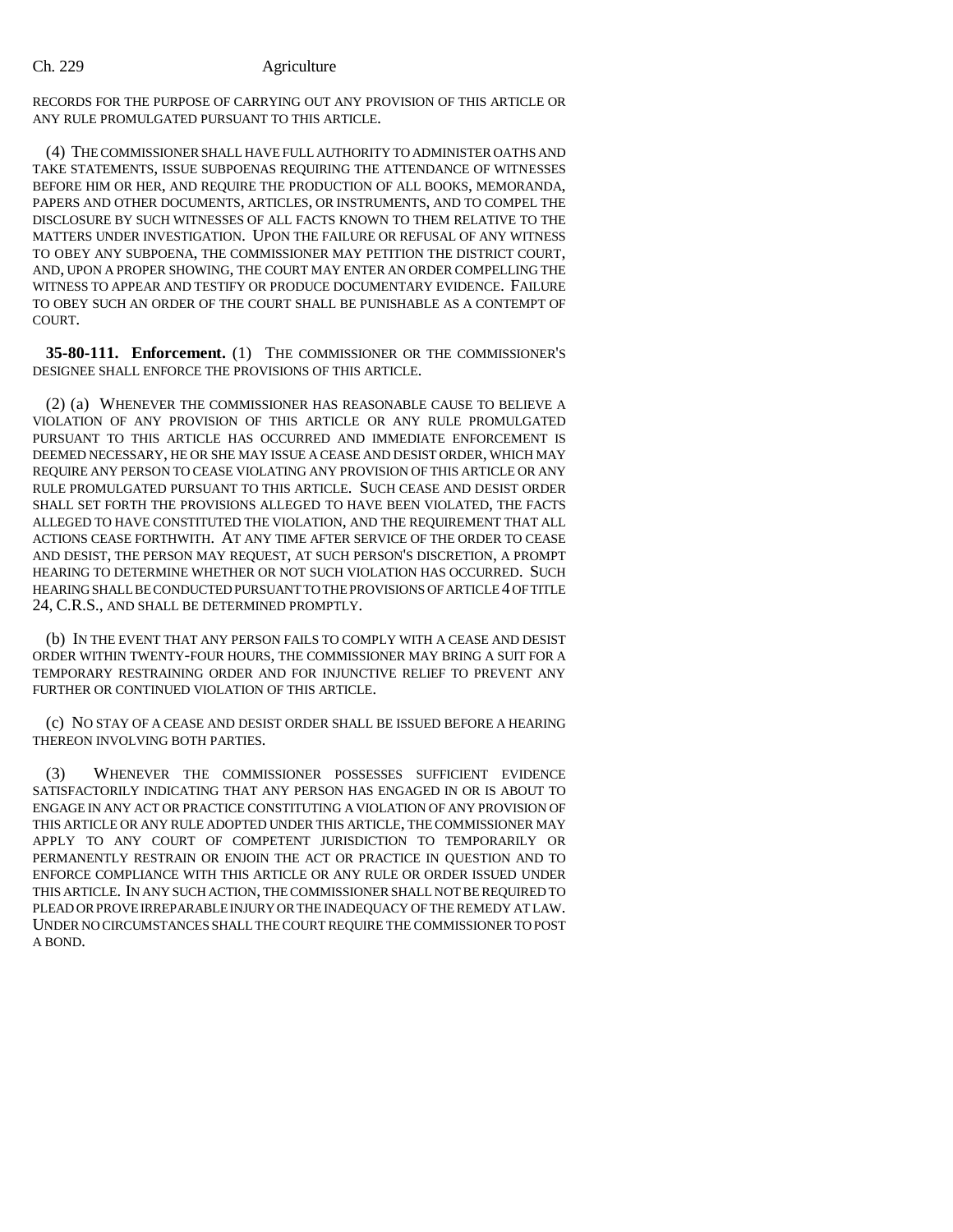**35-80-112. Disciplinary actions - denial of license.** (1) THE COMMISSIONER, PURSUANT TO THE PROVISIONS OF ARTICLE 4 OF TITLE 24,C.R.S., MAY ISSUE LETTERS OF ADMONITION OR DENY, SUSPEND, REFUSE TO RENEW, RESTRICT, OR REVOKE ANY LICENSE AUTHORIZED UNDER THIS ARTICLE IF THE APPLICANT OR LICENSEE:

(a) HAS REFUSED OR FAILED TO COMPLY WITH ANY PROVISION OF THIS ARTICLE, ANY RULE ADOPTED UNDER THIS ARTICLE, OR ANY LAWFUL ORDER OF THE COMMISSIONER;

(b) HAS BEEN CONVICTED OF CRUELTY TO ANIMALS AS DEFINED IN ARTICLE 9 OF TITLE 18, C.R.S., OR ANY SIMILAR STATUTE OF ANY OTHER STATE;

(c) HAS HAD AN EQUIVALENT LICENSE DENIED, REVOKED, OR SUSPENDED BY ANY AUTHORITY;

(d) HAS REFUSED TO PROVIDE THE COMMISSIONER WITH REASONABLE, COMPLETE, AND ACCURATE INFORMATION REGARDING THE CARE OF ANIMALS WHEN REQUESTED BY THE COMMISSIONER; OR

(e) HAS FALSIFIED ANY INFORMATION REQUESTED BY THE COMMISSIONER.

(2) IN ANY PROCEEDING HELD UNDER THIS SECTION, THE COMMISSIONER MAY ACCEPT AS PRIMA FACIE EVIDENCE OF GROUNDS FOR DISCIPLINARY ACTION ANY DISCIPLINARY ACTION TAKEN AGAINST A LICENSEE FROM ANOTHER JURISDICTION IF THE VIOLATION WHICH PROMPTED THE DISCIPLINARY ACTION IN THAT JURISDICTION WOULD BE GROUNDS FOR DISCIPLINARY ACTION UNDER THIS SECTION.

(3) NO LICENSEE WHOSE LICENSE HAS BEEN REVOKED MAY APPLY OR REAPPLY FOR A LICENSE UNDER THIS ARTICLE UNTIL TWO YEARS FROM THE DATE OF SUCH REVOCATION.

**35-80-113. Civil penalties.** (1) ANY PERSON WHO VIOLATES ANY PROVISION OF THIS ARTICLE OR ANY RULE ADOPTED PURSUANT TO THIS ARTICLE IS SUBJECT TO A CIVIL PENALTY, AS DETERMINED BY THE COMMISSIONER. THE MAXIMUM PENALTY SHALL NOT EXCEED ONE THOUSAND DOLLARS PER VIOLATION.

(2) NO CIVIL PENALTY MAY BE IMPOSED UNLESS THE PERSON CHARGED IS GIVEN NOTICE AND OPPORTUNITY FOR A HEARING PURSUANT TO ARTICLE 4 OF TITLE 24, C.R.S.

(3) IF THE COMMISSIONER IS UNABLE TO COLLECT SUCH CIVIL PENALTY OR IF ANY PERSON FAILS TO PAY ALL OR A SET PORTION OF THE CIVIL PENALTY AS DETERMINED BY THE COMMISSIONER, THE COMMISSIONER MAY BRING SUIT TO RECOVER SUCH AMOUNT PLUS COSTS AND ATTORNEY FEES BY ACTION IN ANY COURT OF COMPETENT JURISDICTION.

(4) BEFORE IMPOSING ANY CIVIL PENALTY THE COMMISSIONER MAY CONSIDER THE EFFECT OF SUCH PENALTY ON THE ABILITY OF THE PERSON CHARGED TO STAY IN BUSINESS.

**35-80-114. Criminal penalties.** ANY PERSON WHO VIOLATES THE PROVISIONS OF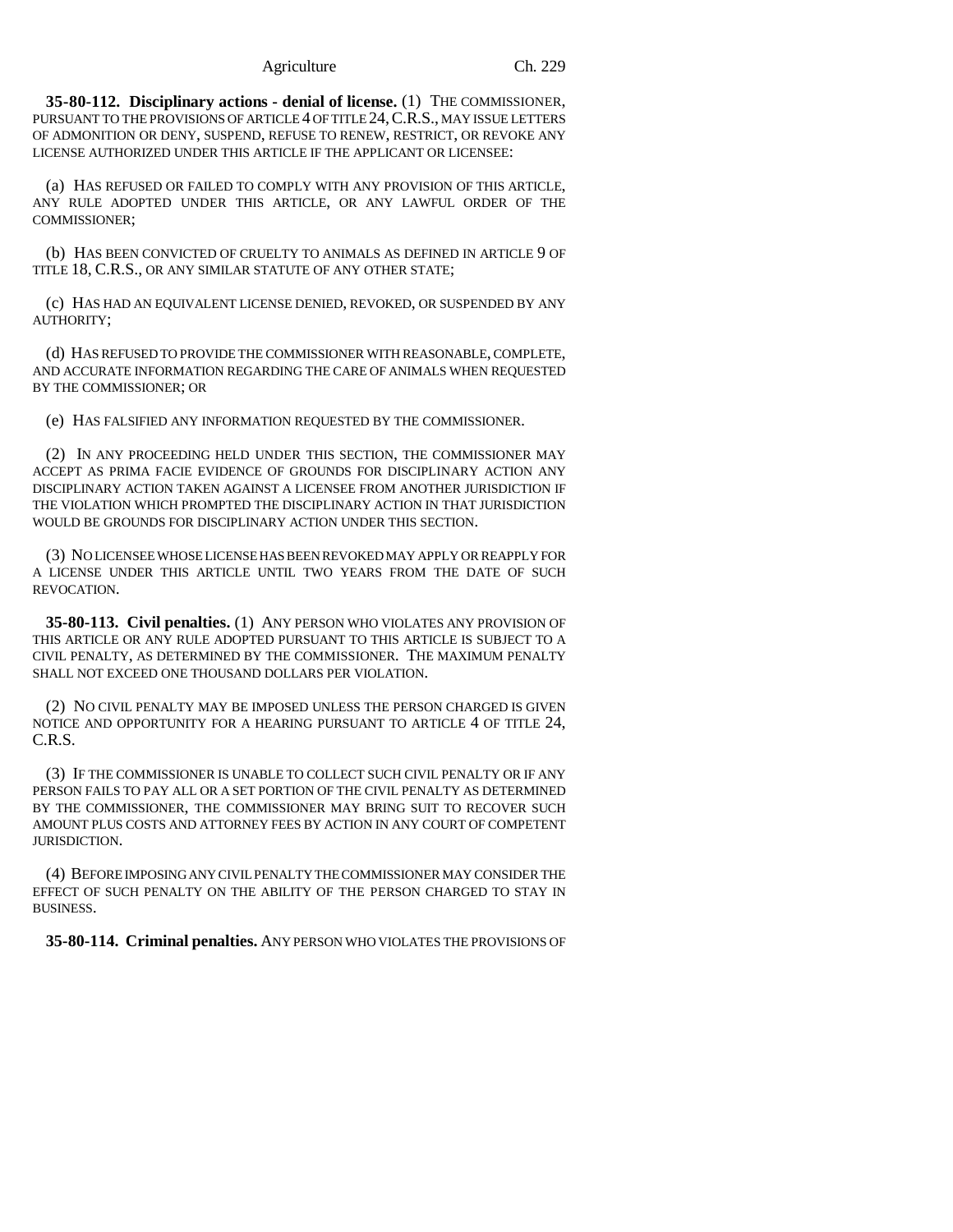SECTION 35-80-108 (1) (a), (1) (b), (1) (c), OR (1) (f) COMMITS A CLASS 2 MISDEMEANOR AND SHALL BE PUNISHED AS PROVIDED IN SECTION 18-1-106, C.R.S.

**35-80-115. Advisory committee - sunset review.** (1) THERE IS HEREBY ESTABLISHED A PET ANIMAL ADVISORY COMMITTEE TO ADVISE THE COMMISSIONER IN ESTABLISHING REGULATIONS UNDER THIS ARTICLE AND TO PROVIDE ONGOING REVIEW OF THIS ARTICLE. THE MEMBERS OF THE ADVISORY COMMITTEE SHALL RECEIVE NO COMPENSATION OR REIMBURSEMENT FROM THE STATE OF COLORADO OR THE DEPARTMENT FOR EXPENSES INCURRED IN THE PERFORMANCE OF THEIR DUTIES. THE ADVISORY COMMITTEE SHALL CONSIST OF SIXTEEN PERSONS APPOINTED BY THE COMMISSIONER AS FOLLOWS:

(a) ONE PERSON WHO REPRESENTS ANIMAL RESCUE;

(b) ONE PERSON WHO REPRESENTS BIRD BREEDERS;

(c) ONE PERSON WHO REPRESENTS SMALL DOG BREEDERS;

(d) ONE PERSON WHO REPRESENTS CAT BREEDERS;

(e) ONE PERSON WHO REPRESENTS SMALL ANIMAL BREEDERS;

(f) ONE PERSON WHO REPRESENTS BOARDING KENNELS;

(g) ONE PERSON WHO REPRESENTS PET GROOMERS;

(h) ONE PERSON WHO REPRESENTS PET ANIMAL RETAILERS;

(i) ONE PERSON WHO REPRESENTS PET ANIMAL WHOLESALERS;

(j) ONE PERSON WHO REPRESENTS ANIMAL CONTROL OFFICERS;

(k) ONE PERSON WHO REPRESENTS ANIMAL SHELTERS;

(l) ONE VETERINARIAN LICENSED PURSUANT TO ARTICLE 64 OF TITLE 12, C.R.S.;

(m) THREE MEMBERS OF THE GENERAL PUBLIC, NONE OF WHOM SHALL REPRESENT OR HAVE A FINANCIAL INTEREST IN ANY OF THE GROUPS LISTED IN THIS SUBSECTION  $(1)$ ; AND

(n) ONE PERSON WHO REPRESENTS COMMERCIAL DOG BREEDERS.

(2) ALL MEMBERS OF THE ADVISORY COMMITTEE SHALL BE RESIDENTS OF THIS STATE.

(3) IN THE EVENT OF A VACANCY ON THE ADVISORY COMMITTEE PRIOR TO THE COMPLETION OF THE MEMBER'S FULL TERM, THE COMMISSIONER SHALL APPOINT A PERSON TO COMPLETE THE REMAINDER OF THE TERM. SUCH PERSON SHALL REPRESENT THE SAME GROUP AS THE MEMBER HE OR SHE IS REPLACING, PURSUANT TO SUBSECTION (1) OF THIS SECTION.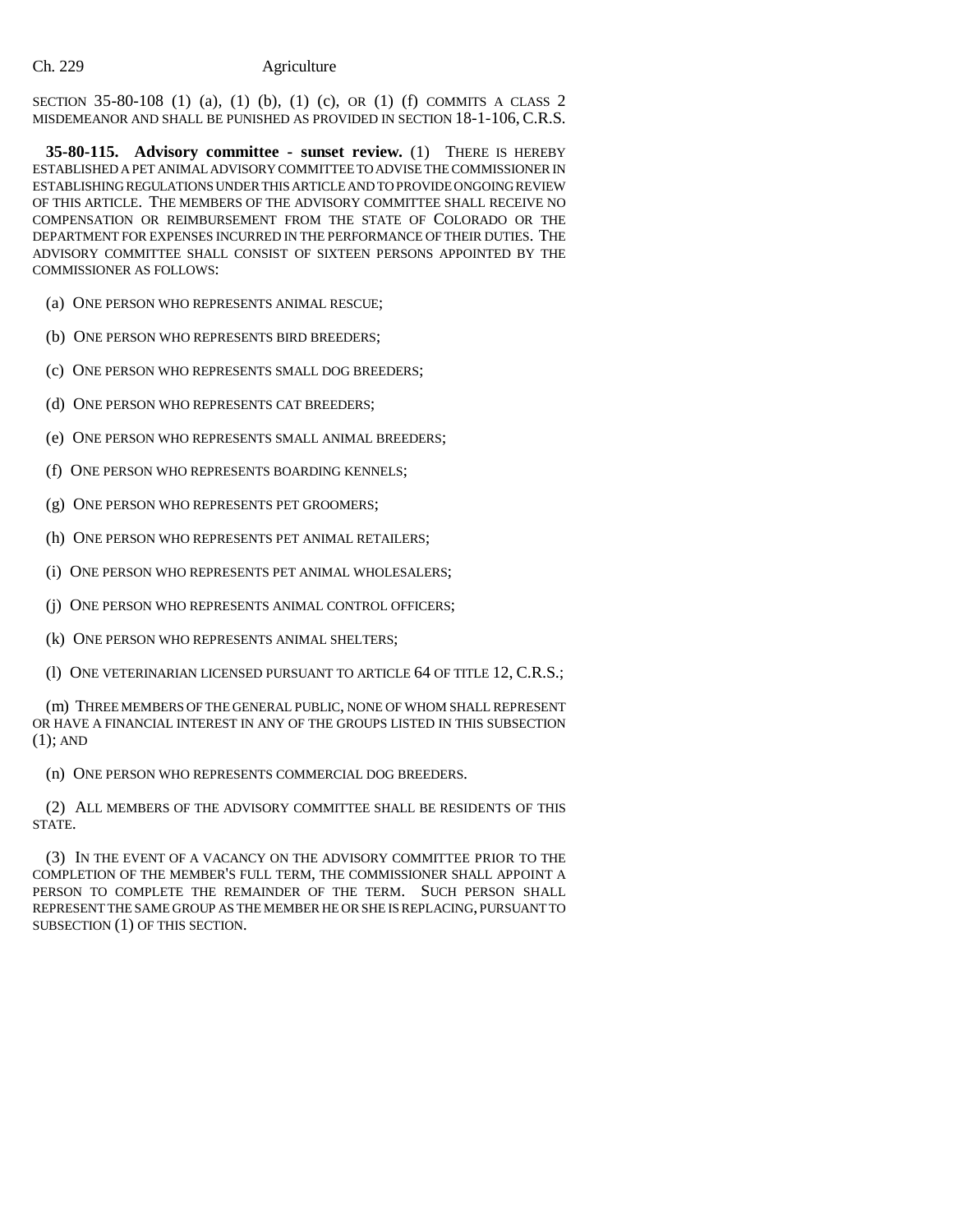#### Agriculture Ch. 229

(4) THE INITIAL APPOINTMENTS OF THE ANIMAL RESCUE REPRESENTATIVE, THE SMALL ANIMAL BREEDER, THE PET ANIMAL WHOLESALER, ONE MEMBER FROM THE GENERAL PUBLIC, AND THE COMMERCIAL DOG BREEDER SHALL EXPIRE ON JANUARY 1, 1995. THE INITIAL APPOINTMENTS OF THE BIRD BREEDER, THE REPRESENTATIVE OF BOARDING KENNELS, THE REPRESENTATIVE OF ANIMAL CONTROL OFFICERS, THE SMALL DOG BREEDER, AND ONE MEMBER FROM THE GENERAL PUBLIC SHALL EXPIRE ON JANUARY 1, 1996. THE INITIAL APPOINTMENT OF ALL OTHER MEMBERS SHALL BE FOR A TERM OF THREE YEARS. THEREAFTER, MEMBERS OF THE ADVISORY COMMITTEE SHALL SERVE FOR TERMS OF THREE YEARS.

(5) (a) THIS SECTION IS REPEALED, EFFECTIVE JULY 1, 2000.

(b) PRIOR TO SAID REPEAL, THE ADVISORY COMMITTEE APPOINTED PURSUANT TO THIS SECTION SHALL BE REVIEWED AS PROVIDED FOR IN SECTION 2-3-1203, C.R.S.

**35-80-116. Pet animal facility fund - fees.** ALL FEES AND CIVIL FINES COLLECTED PURSUANT TO THIS ARTICLE SHALL BE TRANSMITTED TO THE STATE TREASURER WHO SHALL CREDIT THE SAME TO THE PET ANIMAL CARE AND FACILITY FUND, WHICH FUND IS HEREBY CREATED. ALL MONEYS CREDITED TO THE FUND SHALL BE A PART OF THE FUND AND SHALL NOT BE TRANSFERRED OR CREDITED TO THE GENERAL FUND OR TO ANY OTHER FUND EXCEPT AS DIRECTED BY THE GENERAL ASSEMBLY ACTING BY BILL. NOTWITHSTANDING THE PROVISIONS OF THIS SECTION TO THE CONTRARY, ALL INTEREST DERIVED FROM THE DEPOSIT AND INVESTMENT OF THIS FUND SHALL BE CREDITED TO THE GENERAL FUND, IN ACCORDANCE WITH SECTION 24-36-114,C.R.S. THE GENERAL ASSEMBLY SHALL MAKE ANNUAL APPROPRIATIONS FROM THE FUND TO THE DEPARTMENT OF AGRICULTURE FOR DIRECT AND INDIRECT EXPENSES INCURRED IN CARRYING OUT THE PURPOSES OF THIS SECTION.

**35-80-117. Repeal of article - sunset review.** (1) THIS ARTICLE IS REPEALED, EFFECTIVE JULY 1, 2000.

(2) PRIOR TO SUCH REPEAL, THE LICENSING FUNCTIONS OF THE COMMISSIONER SHALL BE REVIEWED AS PROVIDED FOR IN SECTION 24-34-104, C.R.S.

**SECTION 9.** 2-3-1203 (3), Colorado Revised Statutes, 1980 Repl. Vol., as amended, is amended BY THE ADDITION OF A NEW PARAGRAPH to read:

**2-3-1203. Sunset review of advisory committees.** (3) (m) JULY 1, 2000: THE PET ANIMAL ADVISORY COMMITTEE, APPOINTED PURSUANT TO SECTION 35-80-115, C.R.S.

**SECTION 10.** 6-1-105 (1), Colorado Revised Statutes, 1992 Repl. Vol., as amended, is amended BY THE ADDITION OF A NEW PARAGRAPH to read:

**6-1-105. Deceptive trade practices.** (1) A person engages in a deceptive trade practice when, in the course of such person's business, vocation, or occupation, such person:

(oo) FAILS TO COMPLY WITH THE PROVISIONS OF SECTION  $35-80-108(1)(a)$ ,  $(1)$ (b), OR (2) (f), C.R.S.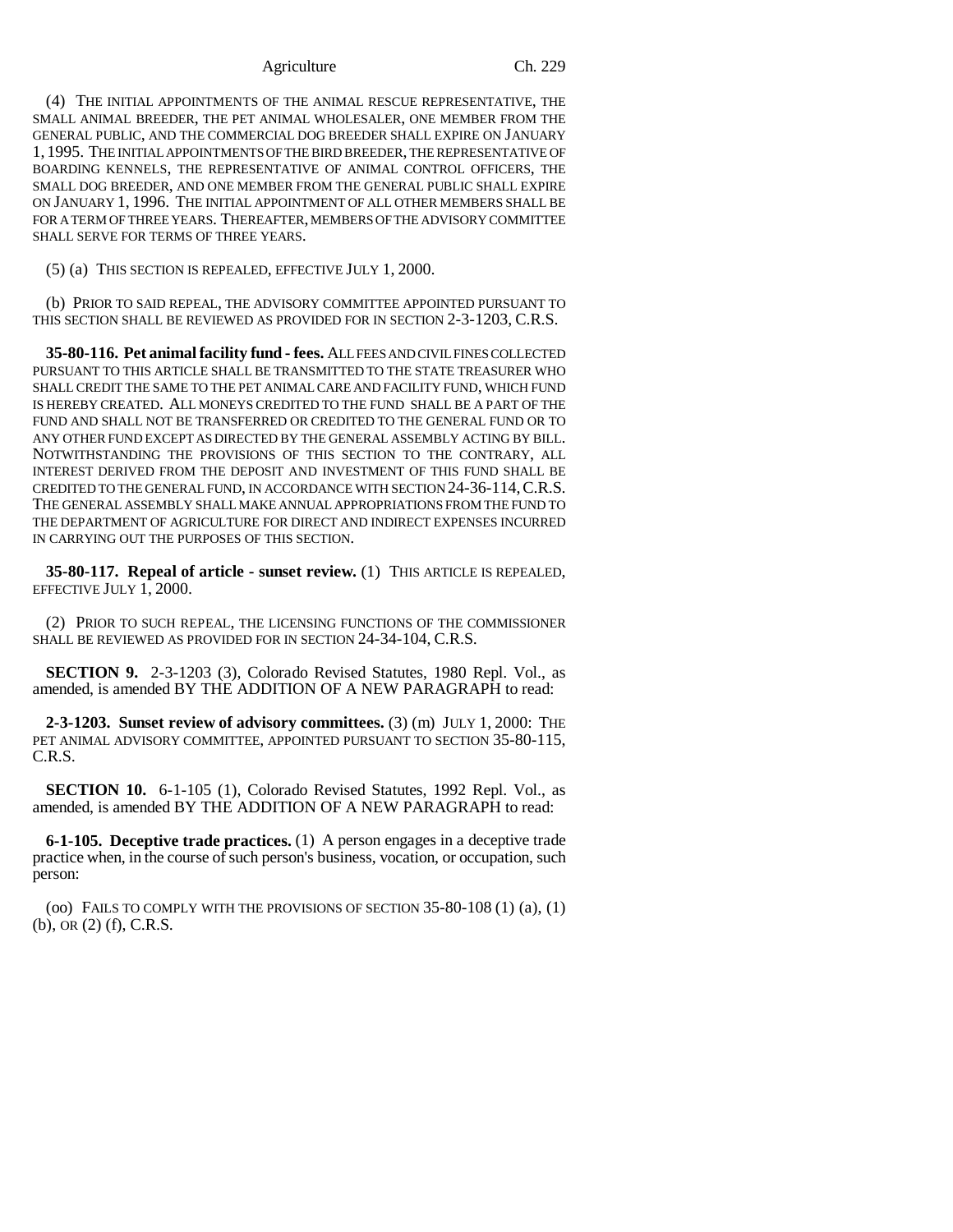**SECTION 11.** 18-1-901 (3) (l) (IV), Colorado Revised Statutes, 1986 Repl. Vol., as amended, is amended to read:

**18-1-901. Definitions.** (3) (1) (IV) "Peace officer, level III," means a chief security officer for the general assembly pursuant to section 2-2-402, C.R.S., a coroner, the commissioner of agriculture or his designee acting under the "Farm Products Act" or the "Commodity Warehouse Act" pursuant to sections 12-16-114 and 12-16-210, C.R.S., or under the "Animal Protection Act" pursuant to section 35-42-107 (4), C.R.S., OR UNDER THE "PET ANIMAL CARE AND FACILITIES ACT" PURSUANT TO SECTION 35-80-109 (6), C.R.S., a probation officer, a juvenile probation officer pursuant to section 19-2-1002, C.R.S., a brand inspector pursuant to section 35-53-128, C.R.S., an employee of a district attorney's office assigned to administer an offender diversion program, a student loan investigator, an officer or member of the Colorado national guard while acting under call of the governor in cases of emergency or civil disorder, a member of the public utilities commission, an investigator for the division of racing events pursuant to section 12-60-203, C.R.S., port of entry personnel acting as peace officers pursuant to section 42-8-104, C.R.S., toll road owners acting as peace officers under section 43-3-304, C.R.S., or any other person designated as a peace officer unless otherwise specified in this section as a level I, level Ia, level II, or level IIIa peace officer. "Peace officer, level III," has the authority to enforce all the laws of the state of Colorado while acting within the scope of his authority and in the performance of his duties.

**SECTION 12.** 24-34-104, Colorado Revised Statutes, 1988 Repl. Vol., as amended, is amended BY THE ADDITION OF A NEW SUBSECTION to read:

**24-34-104. General assembly review of regulatory agencies and functions for termination, continuation, or reestablishment.** (29.5) THE FOLLOWING FUNCTION OF THE COMMISSIONER OF AGRICULTURE SHALL TERMINATE ON JULY 1, 2000: THE LICENSING OF PET ANIMAL CARE FACILITIES PURSUANT TO ARTICLE 80 OF TITLE 35, C.R.S.

**SECTION 13.** 24-34-104 (23.1) (d) and (23.1) (e), Colorado Revised Statutes, 1988 Repl. Vol., as amended, are repealed as follows:

**24-34-104. General assembly review of regulatory agencies and functions for termination, continuation, or reestablishment.** (23.1) The following boards and the functions of the specified agencies shall terminate on July 1, 1994:

(d) The licensing of pet animal or psittacine bird dealerships through the department of health in accordance with part 7 of article 4 of title 25, C.R.S;

(e) The licensing of kennels through the department of health in accordance with part 11 of article 4 of title 25, C.R.S.;

**SECTION 14.** 35-42-107 (4), Colorado Revised Statutes, 1984 Repl. Vol., as amended, is amended to read:

**35-42-107. Bureau personnel - appointment.** (4) Agents of the bureau who have completed training as specified by the commissioner are vested with the power to issue summons and complaints to enforce the provisions of part 2 of article 9 of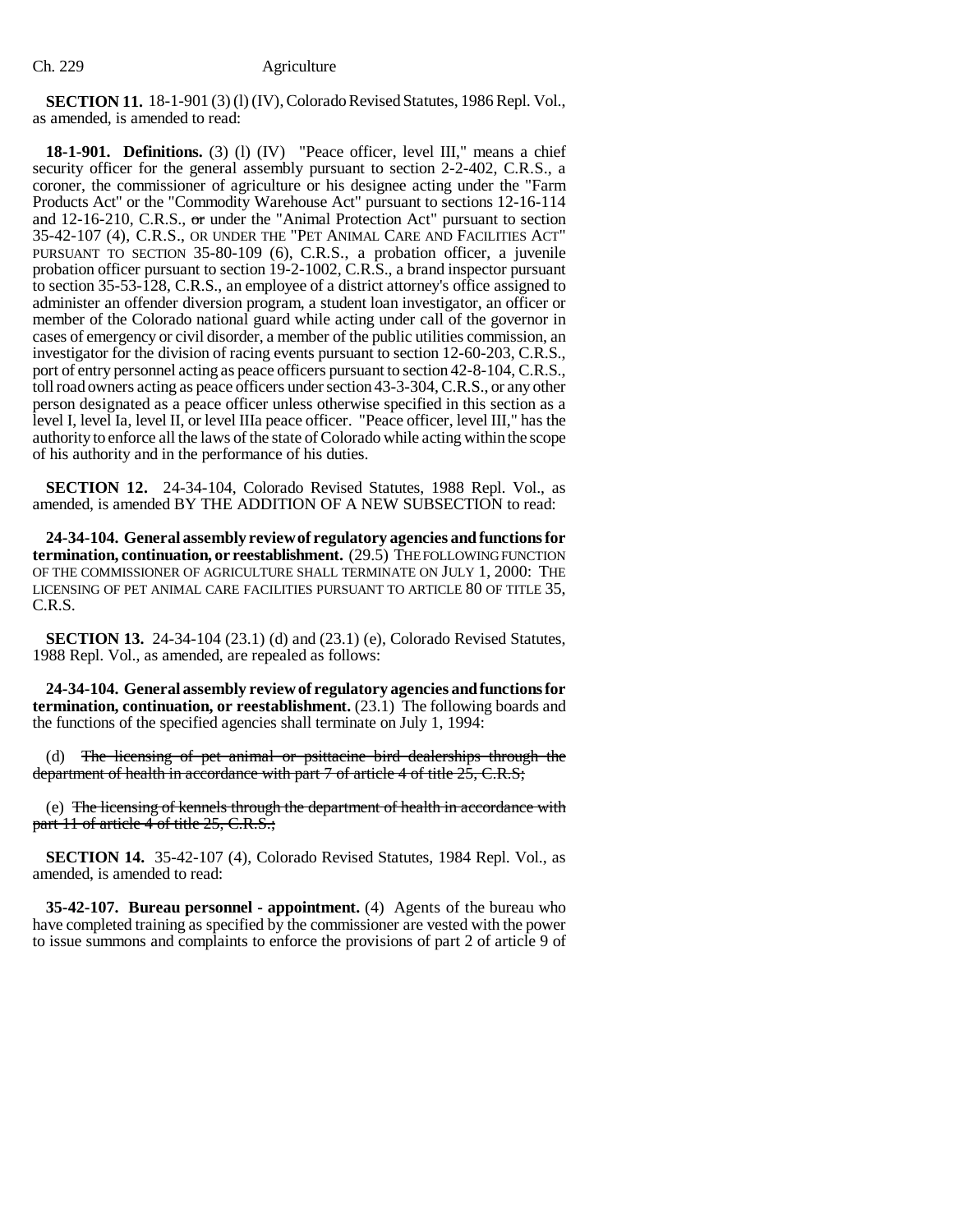title 18, C.R.S., AND ARTICLE 80 OF THIS TITLE, as granted peace officers under section 16-2-104, C.R.S., and shall be designated as peace officers, level III, as defined in section 18-1-901 (3) (l) (IV), C.R.S.

**SECTION 15.** 35-42-114, Colorado Revised Statutes, 1984 Repl. Vol., as amended, is amended to read:

**35-42-114. Local regulation.** The provisions of this article shall not be construed to limit or preempt additional regulation by any city, town, or city and county. Nothing in this article shall interfere with the authority of the department of health in the enforcement of parts  $\overline{\tau}$  and  $\overline{\tau}$  PART 7 of article 4 of title 25, C.R.S., OR THE DEPARTMENT OF AGRICULTURE IN THE ENFORCEMENT OF ARTICLE 80 OF THIS TITLE.

**SECTION 16.** 35-42.5-101 (1) (a) (I), Colorado Revised Statutes, 1984 Repl. Vol., as amended, is amended to read:

**35-42.5-101. Duties and restrictions relating to shelters and pounds.** (1) (a) (I) As used in this section, unless the context otherwise requires, an animal "shelter or pound" means a nonprofit private or publicly owned facility where stray, abandoned, lost, or unwanted pet animals are held and which facility contains four or more pet animals at any given time. "Pound or shelter" does not mean a breeding facility maintained for the express and sole purpose of supplying pet animals to entities for research. For purposes of this section, a pound or shelter is not a "wholesaler", as defined in section 25-4-701 (11), C.R.S. Before selling, giving, lending, or in any other manner providing a dog or cat to any private or public facility for use in medical or any other kind of experimentation, a pound or shelter shall care for such dog or cat for a minimum of two weeks, during which time such dog or cat shall be made available for adoption while the pound or shelter makes a reasonable effort to establish the identity of the owner of such dog or cat and, if such owner is identified, gives such owner notice regarding the taking and impounding of such animal and an opportunity to reclaim such animal. Such reasonable effort shall include contacting the owner if the dog or cat is wearing an identification tag.

**SECTION 17. Repeal.** Part 11 of article 4 of title 25 and sections 25-4-704, 25-4-707, and 25-4-714, Colorado Revised Statutes, 1989 Repl. Vol., as amended, are repealed.

**SECTION 18. Appropriation.** (1) In addition to any other appropriation, there is hereby appropriated, out of any moneys in the pet animal care and facility fund not otherwise appropriated, to the department of law, for the fiscal year beginning July 1, 1994, the sum of four thousand nine hundred seventy-three dollars (\$4,973) and 0.1 FTE, or so much thereof as may be necessary, for the implementation of this act.

(2) In addition to any other appropriation, there is hereby appropriated, out of any moneys in the pet animal care and facility fund not otherwise appropriated, to the department of agriculture, for the fiscal year beginning July 1, 1994, the sum of forty-eight thousand one hundred twenty dollars (\$48,120) and 0.9 FTE, or so much thereof as may be necessary, for the implementation of this act.

**SECTION 19. Effective date.** This act shall take effect July 1, 1994.